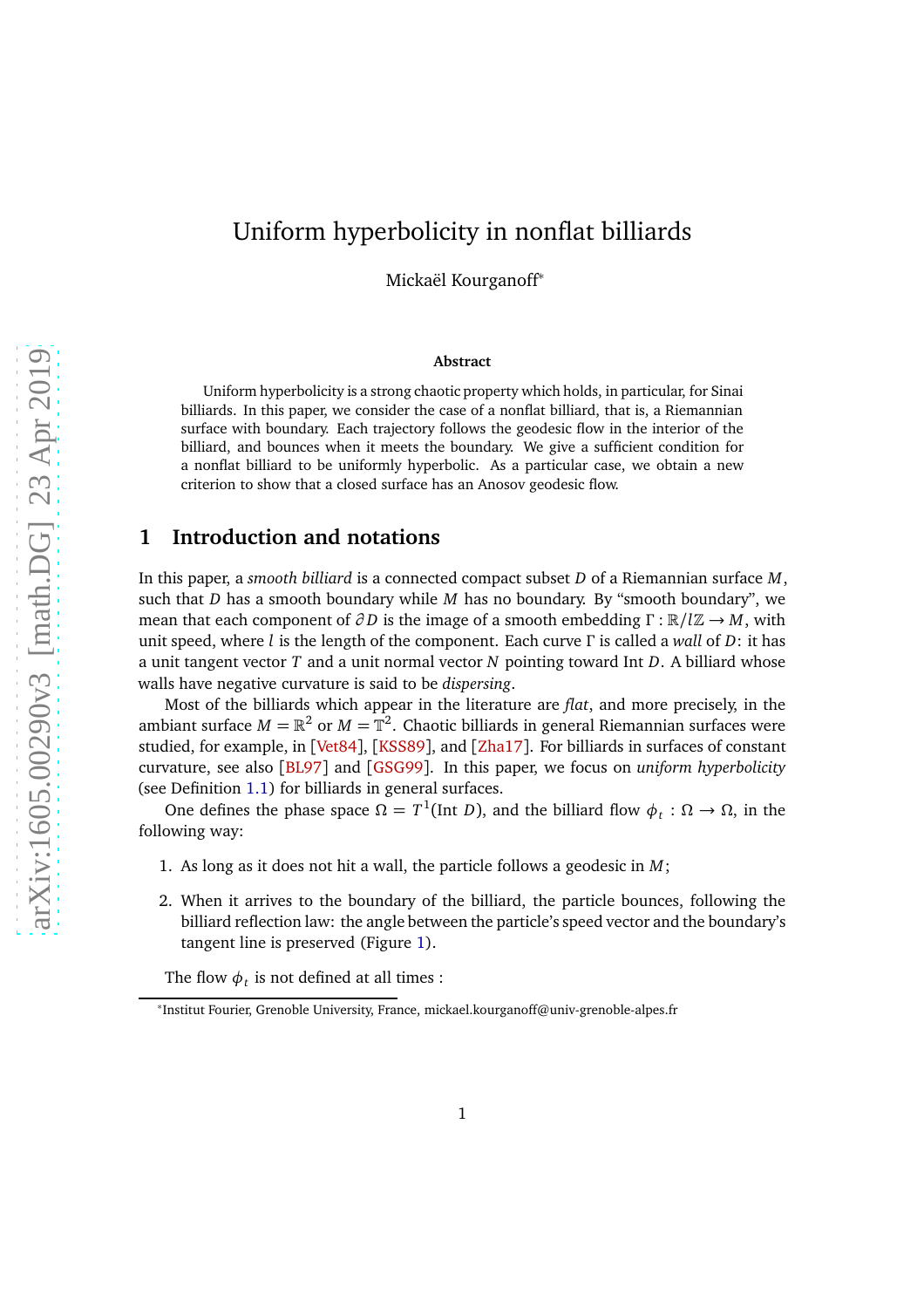- 1. It is not defined at times when the particle is on the boundary of the billiard. Of course, one could extend the definition to such *t*, but the flow obtained in this way would not be continuous<sup>[1](#page-1-1)</sup>.
- 2. When the particle makes a grazing collision with a wall at a time  $t_0 > 0$ , *i.e.* collides with the boundary with an angle  $\theta = 0$ , the flow stops being defined for all times  $t \geq t_0$ . Although one could extend continuously the definition of the trajectory after such a collision, the differentiability of the flow would be lost.



Figure 1: The billiard reflection law.

<span id="page-1-0"></span>

Figure 2: A grazing collision on a dispersing billiard in  $\mathbb{T}^2$ . The flow stops being defined after this time.

We define  $\tilde{\Omega}$  as the set of all  $(x, y) \in \Omega$  such that the trajectory starting from  $(x, y)$  does not contain any grazing collision, in the past or the future. Notice that *Ω*˜ is a residual set of full measure, invariant under the flow  $\phi_t$ , and that  $\phi_t$  is  $C^\infty$  on  $\tilde{\Omega}$ .

In the special case where *D* has no boundary, the billiard flow is simply the geodesic flow and  $\tilde{\Omega} = \Omega = T^1 D$ .

<span id="page-1-1"></span><sup>&</sup>lt;sup>1</sup>Many authors change the topology of  $\Omega$  in order to make the flow continuous, but it cannot be made differentiable.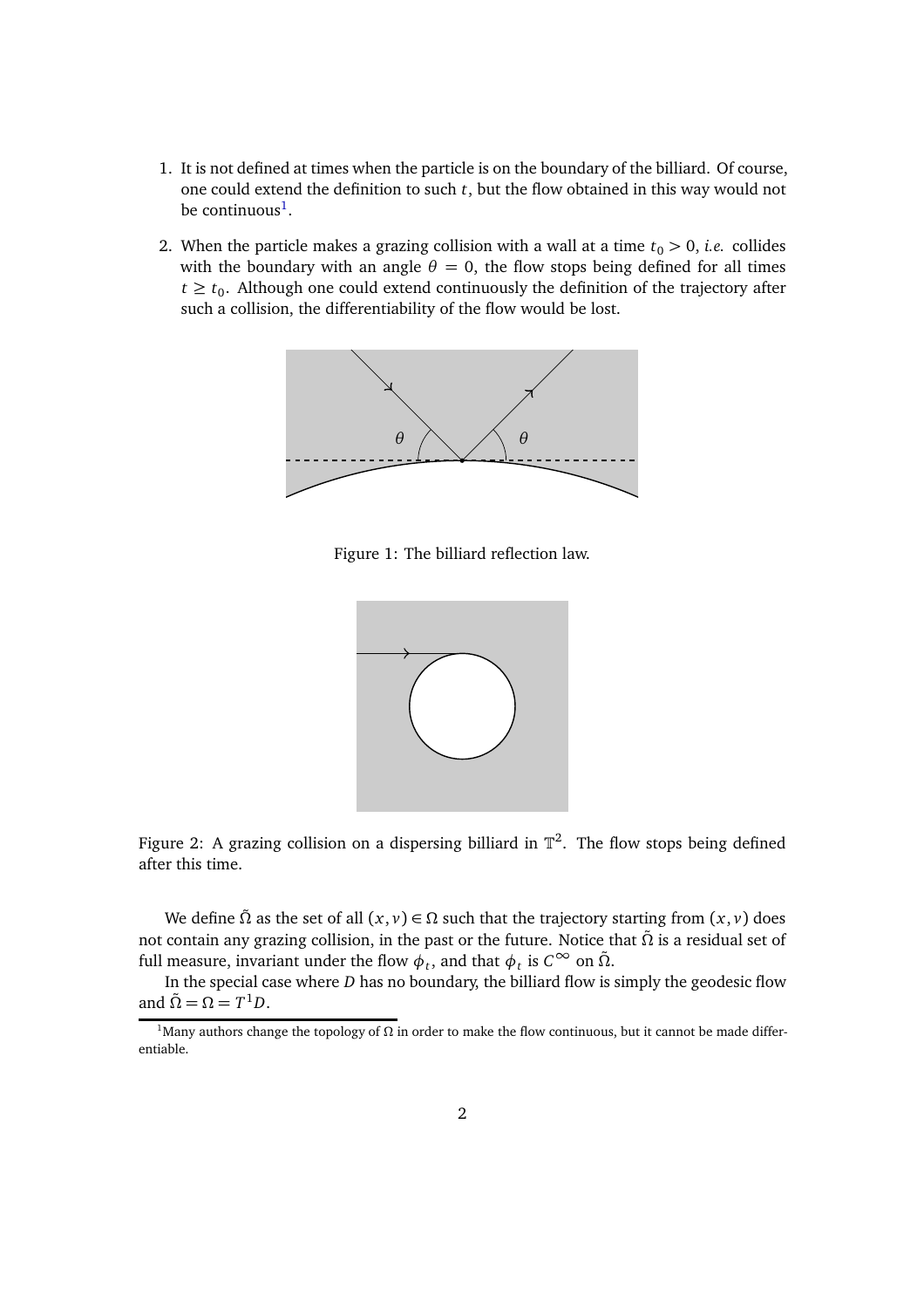**Uniform hyperbolicity.** We define uniform hyperbolicity in the case of billiards. This definition is given in a more abstract framework in [[CM06](#page-17-3)], but here we adapt it directly to billiard flows.

<span id="page-2-0"></span>**Definition 1.1.** The billiard flow  $\phi_t$  is *uniformly hyperbolic* if at each point  $x \in \tilde{\Omega}$ , there exists a decomposition of *TxΩ*, invariant under the flow,

$$
T_x\Omega = E_x^0 \oplus E_x^u \oplus E_x^s
$$

where  $E_x^0 = \mathbb{R} \frac{d}{dx}$  $\frac{d}{dt}\Big|_{t=0} \phi_t(x)$ , such that

$$
||D\phi_x^t|_{E_x^s}|| \le a\lambda^t, \quad ||D\phi_x^{-t}|_{E_x^u}|| \le a\lambda^t
$$

(for some  $a > 0$  and  $\lambda \in (0, 1)$ , which do not depend on *x*).

*Remark.* If the billiard *D* has no wall (which means that the billiard flow is a geodesic flow), we may use the word *Anosov* instead of *uniformly hyperbolic*.

### **2 Results**

In this paper, we give a sufficient condition for a (possibly nonflat) billiard to be uniformly hyperbolic.

#### **2.1 The case of geodesic flows**

First, let us consider the case where *D* has no boundary: the billiard flow is simply the geodesic flow on *D*. All surfaces with negative curvature have an Anosov geodesic flow: according to Arnold and Avez [[AA67](#page-16-0)], the first proof of this fact goes back to 1898 [[Had98](#page-17-4)]. Later, it was extended to all manifolds with negative sectional curvature (a modern proof is available in [[KH95](#page-17-5)]). But the negative curvature assumption is not necessary for a geodesic flow to be Anosov. To prove that a geodesic flow is Anosov, one may examine the solutions of the Riccati equation

$$
u'(t) = -K(t) - u^2(t)
$$

where *K* is the Gaussian curvature of the surface, and use the following criterion:

<span id="page-2-1"></span>**Theorem 2.1.** Let M be a closed surface. Assume that there exists  $t_0 > 0$  such that for any *geodesic γ* : [0, 1] → *M, and any solution u of the Riccati equation along this geodesic such that*  $u(0) = 0$ ,  $u$  is well-defined on  $[0, t_0]$  and  $u(t_0) > 0$ . Then the geodesic flow  $\phi_t: T^1M \to T^1M$ *is Anosov.*

Theorem [2.1](#page-2-1) was mentioned in [[DP03](#page-17-6)] and [[MP13](#page-18-2)], without details about the proof. In [[Kou16a](#page-17-7)], we apply Theorem [2.1](#page-2-1) to give new examples of surfaces whose geodesic flow is Anosov while their curvature is not negative everywhere. The genus of such surfaces is necessarily at least 2 [[Kli74](#page-17-8)].

In fact, it is possible to improve this theorem by considering an increasing sequence of times  $(t_k)_{k \in \mathbb{Z}} \in \mathbb{R}^{\mathbb{Z}}$ :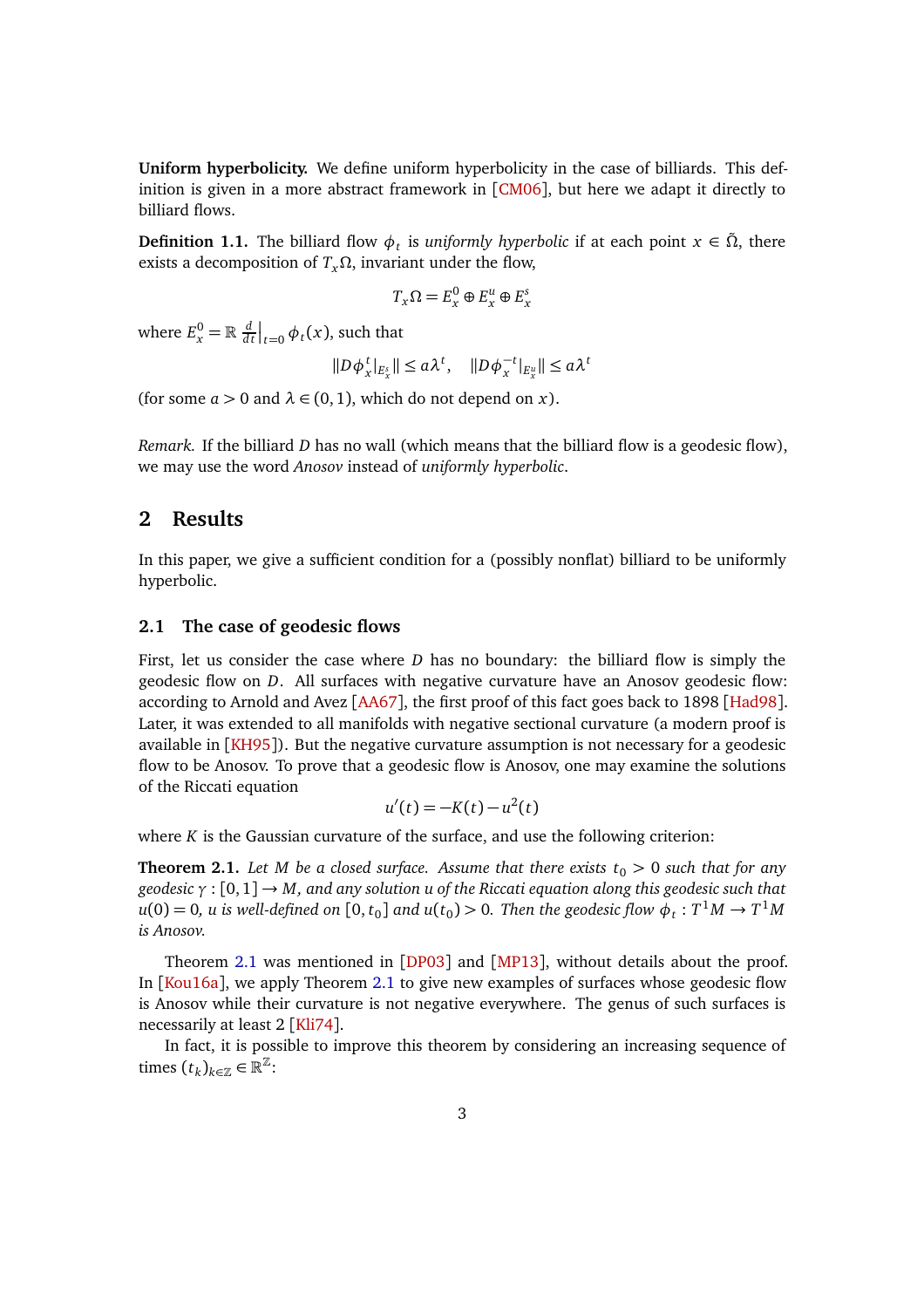<span id="page-3-0"></span>**Theorem 2.2.** Let M be a closed surface. Assume that there exist  $m > 0$  and  $C > c > 0$  such *that for any geodesic*  $\gamma:\mathbb{R}\to M$ *, there exists an increasing sequence of times*  $(t_k)_{k\in\mathbb{Z}}\in\mathbb{R}^\mathbb{Z}$  *with c* ≤  $t_{k+1}-t_k$  ≤ C, such that the solution u of the Riccati equation with initial condition  $u(t_k) = 0$  $i$ s defined on the interval [ $t_k, t_{k+1}$ ], and  $u(t_{k+1}) > m$ . Then the geodesic flow  $\phi_t: T^1M \to T^1M$ *is Anosov.*

Notice that Theorem [2.1](#page-2-1) is immediately deduced from Theorem [2.2](#page-3-0) by choosing a constant step *tk*+<sup>1</sup> − *t<sup>k</sup>* . Theorem [2.2](#page-3-0) is used in [[Kou16b](#page-17-9)] to obtain a surface of genus 12 embedded in  $\mathbb{S}^3$  with Anosov geodesic flow.

### **2.2 The case of billiards**

Now we consider the general case, in which *D* may have a boundary.

For billiards, we consider a generalized version of the Riccati equation. We say that *u* is a solution of this equation if:

- 1. in the interval between two collisions,  $\dot{u}(t) = -K(t) u(t)^2$ ;
- 2. when the particle bounces against the boundary at a time *t*, *u* undergoes a discontinuity: we have  $u(t^+) = u(t^-) - \frac{2\kappa}{\sin \theta}$  $\frac{2K}{\sin \theta}$ , where *κ* is the geodesic curvature of the boundary of *D*, and  $\theta$  is the angle of incidence<sup>[2](#page-3-1)</sup>.

We are now ready to state the main result of this paper:

<span id="page-3-2"></span>**Theorem 2.3.** *Consider a (not necessarily flat) billiard D. Assume that there exist positive constants A*, *<sup>m</sup>*,*c and C such that for any trajectory <sup>γ</sup> with <sup>γ</sup>*(0) <sup>∈</sup> *<sup>Ω</sup>*˜*, there exists an increasing*  $\mathcal{L}$  *sequence of times*  $(t_k)_{k \in \mathbb{Z}} \in \mathbb{R}^{\mathbb{Z}}$  *satisfying*  $c \leq t_{k+1} - t_k \leq C$ *, such that for any*  $k \in \mathbb{Z}$ *, the solution u of the Riccati equation with initial condition*  $u(t^+_\nu)$  $h_k^+$ ) = 0 *satisfies*  $u(t^+) \ge -A$  for all *t* ∈ [ $t_k$ ,  $t_{k+1}$ ], and  $u(t_k^+)$  $k+1$  → *m.* Also assume that for each  $k \in \mathbb{Z}$ , there is no collision in the *interval* (*t<sup>k</sup>* − *c*, *t<sup>k</sup>* )*, and at most one collision in the interval* (*t<sup>k</sup>* , *tk*+<sup>1</sup> ]*. Then the billiard flow on D is uniformly hyperbolic.*

Notice that in the particular case where *D* has no boundary, Theorem [2.3](#page-3-2) becomes exactly Theorem [2.2.](#page-3-0) Thus we only need to prove Theorem [2.3,](#page-3-2) which will be done in Section [5.](#page-11-0)

#### **2.3 Applications**

We will explain how Theorem [2.3](#page-3-2) can be applied to obtain immediately two famous results: Theorems [2.4](#page-3-3) and [2.5.](#page-4-0) Theorem [2.3](#page-3-2) unifies these two theorems, which are both well-known independently. See [[Kou16b](#page-17-9)] for a completely new application of Theorem [2.3.](#page-3-2)

<span id="page-3-3"></span>**Theorem 2.4.** *Let M be a closed Riemannian surface with nonpositive curvature. Assume that every geodesic in M contains a point where the curvature is negative. Then, the geodesic flow on M is Anosov.*

<span id="page-3-1"></span><sup>&</sup>lt;sup>2</sup>The notation  $u(t^+)$  stands for  $\lim_{h\to 0,h>0} u(t+h)$ , and likewise  $u(t^-) = \lim_{h\to 0,h<0} u(t+h)$ . In particular, if u is continuous at *t*, then  $u(t^+) = u(t^-) = u(t)$ .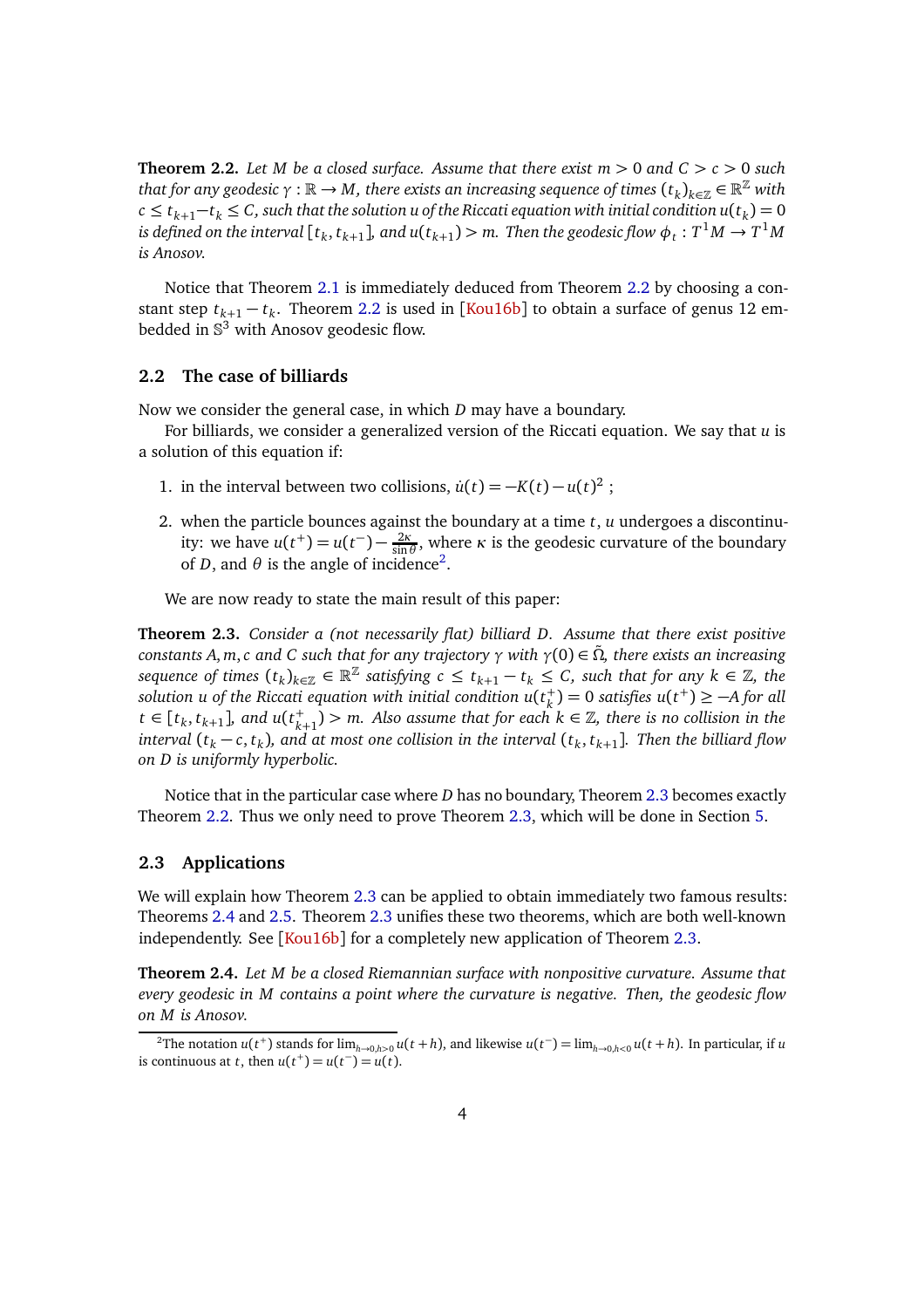

Figure 3: On the left, a dispersing billiard in  $\mathbb{T}^2$  with infinite horizon. On the right, a dispersing billiard in  $\mathbb{T}^2$  with finite horizon.

Theorem [2.4](#page-3-3) may also be obtained directly, without using Theorem [2.1,](#page-2-1) from Proposition 3.10 of [[Ebe73](#page-17-10)]. Hunt and MacKay [[HM03](#page-17-11)] used this result to exhibit the first Anosov physical system.

For billiards, we will prove the following counterpart of Theorem [2.4,](#page-3-3) which is essentially due to Sinai [[Sin70](#page-18-3)]:

<span id="page-4-0"></span>**Theorem 2.5.** *If D is a smooth dispersing flat billiard in* T <sup>2</sup> *with* finite horizon*, then the billiard flow is uniformly hyperbolic in*  $\tilde{\Omega}$ *.* 

We say that a billiard has *finite horizon* if every trajectory hits the boundary at least once.

### **2.4 Consequences of uniform hyperbolicity**

It is shown in [[PS72](#page-18-4)] that (smooth) volume-preserving Anosov flows are ergodic: every invariant subset has either zero or full measure. It was shown later (see [[Dol98](#page-17-12)] and [[Kli74](#page-17-8)]) that Anosov geodesic flows on surfaces are even exponentially mixing (and then, in all higher dimensions [[Liv04](#page-17-13)]).

As for billiard flows, in the flat case only, Sinaï proved ergodicity for smooth dispersing billiards with finite horizon in [[Sin70](#page-18-3)]. It was shown in [[BDL15](#page-16-1)] that such flows are exponentially mixing.

The consequences of uniform hyperbolicity in the nonflat case are still unknown.

#### **2.5 Structure of the paper**

In Section [3,](#page-4-1) we prove a *cone criterion*, following the ideas of Wojtkowski [[Woj85](#page-18-5)]. In Section [4,](#page-7-0) we study Jacobi fields in (not necessarily flat) billiards. The tools which are introduced in Sections [3](#page-4-1) and [4](#page-7-0) are used in Section [5](#page-11-0) to prove Theorem [2.3.](#page-3-2) Finally, the two applications are given in Section [6.](#page-15-0)

# <span id="page-4-1"></span>**3 The cone criterion**

**Definition 3.1.** Consider a Euclidean space *E*.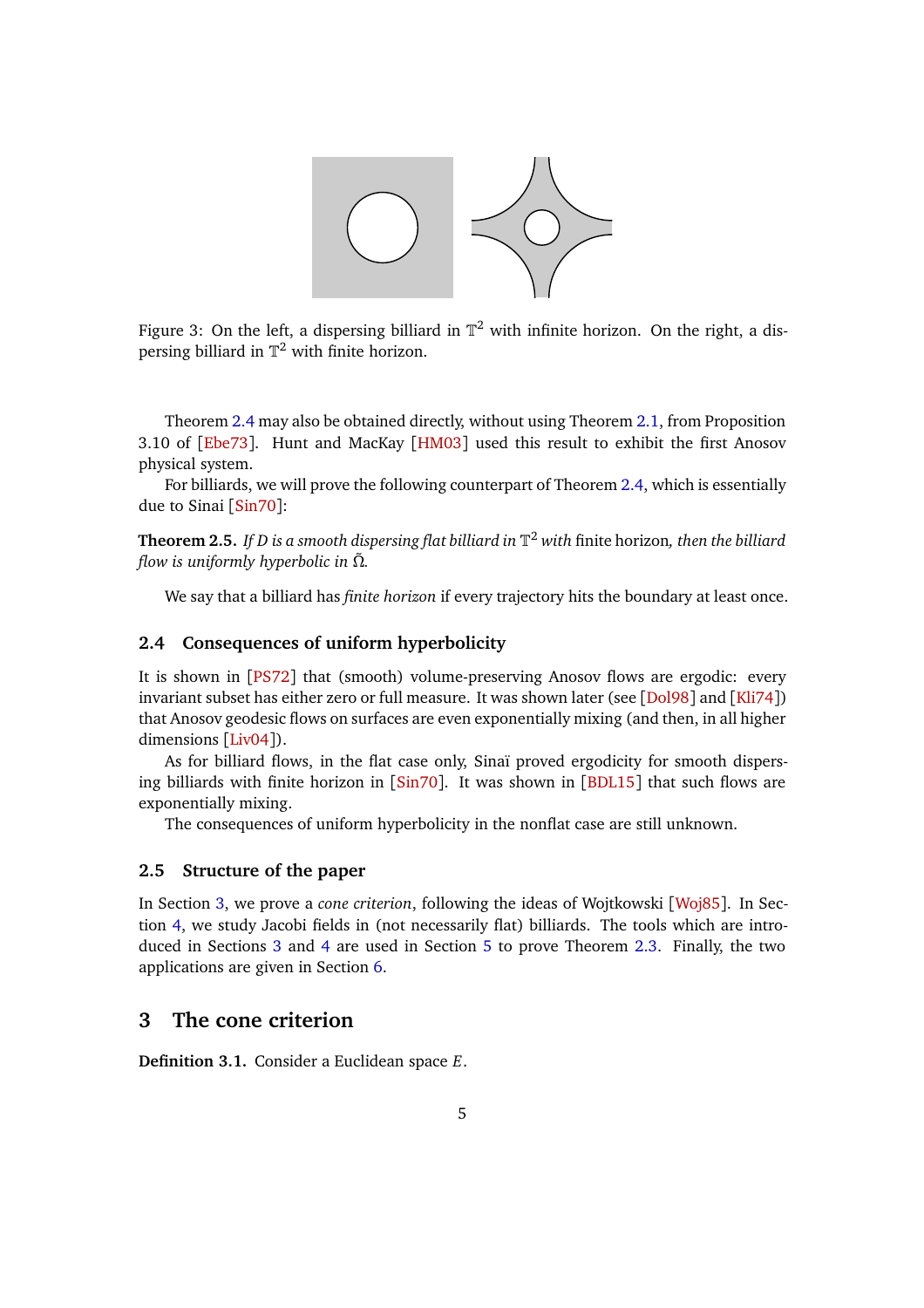A *cone*<sup>[3](#page-5-0)</sup> in *E* is a set *C* such that there exist a decomposition  $E = F \oplus G$  and a real number  $\alpha \geq 0$  such that

$$
C = \{(x, y) \in F \oplus G \mid ||x|| \le \alpha ||y||\}.
$$

The number arctan*α* is called the *angle* of the cone.

Two cones  $C_1, C_2$  are said to be *supplementary* if they correspond to decompositions  $E =$  $F_1 \oplus G_1$  and  $E = F_2 \oplus G_2$  such that  $F_1 = G_2$  and  $F_2 = G_1$ .

<span id="page-5-3"></span>**Proposition 3.2.** *Consider a sequence of invertible linear mappings*  $A_k: \mathbb{R}^n \to \mathbb{R}^n$ ,  $k \in \mathbb{Z}$ , and a sequence of supplementary cones  $C_k$  and  $D_k$ , corresponding to the decomposition  $\mathbb{R}^n =$  $\mathbb{R}^m \times \mathbb{R}^{n-m}$ . Assume that there exist  $a > 0$ ,  $\lambda > 1$  such that for all  $k \in \mathbb{Z}$ :

- <span id="page-5-1"></span>1.  $A_k(C_k) \subseteq C_{k+1}$  (invariance in the future),
- *2.*  $||A_{k-1} \circ \ldots \circ A_{k-i}(v)|| \ge a\lambda^i ||v||$  for all  $i ≥ 0$  and  $v ∈ C_{k-i}$  (expansion in the future),
- <span id="page-5-2"></span>3.  $A_k^{-1}(D_{k+1}) \subseteq D_k$  (invariance in the past),
- *4.*  $||A_k^{-1} \circ ... \circ A_{k+i-1}^{-1}(v)|| \ge a\lambda^i ||v||$  for all  $i \ge 0$  and  $v \in D_{k+i}$  (expansion in the past). *Then*

$$
E_k^u = \bigcap_{i=0}^{+\infty} A_{k-1} \circ \dots \circ A_{k-i}(C_{k-i})
$$

 $i$ *s an m-dimensional subspace contained in*  $C_k$ *, and* 

$$
E_k^s = \bigcap_{i=0}^{+\infty} A_k^{-1} \circ \dots \circ A_{k+i-1}^{-1} (D_{k+i})
$$

# *is an*  $(n - m)$ -dimensional subspace contained in  $D_k$ .

*Proof.* For all  $i \geq 0$ ,  $A_{k-1} \circ \ldots \circ A_{k-i}(C_{k-i})$  is a cone, which contains a vector space  $V_i$  of dimension *m*. Thus, the intersection  $E_{\mu}^{\mu}$ *k* contains a vector space *V* of dimension *m* (for example, consider a converging subsequence of orthonormal bases of *V<sup>i</sup>* ). Assume that there exists  $w \in E_k^u$ *k*  $\setminus$  *V*. Then there exists *v* ∈ *V* and *t* ∈ ℝ such that *v* + *tw* ∈ {0} × ℝ<sup>*n*−*m*</sup> (notice also that  $tw \in E_k^u$  $_{k}^{u}$ ). Since  $A_{k-}^{-1}$ −1 ∘...∘*A*<sup>-1</sup><sub>*k*−</sub>  $_{k-1}^{-1}(tw)$  and  $A_{k-1}^{-1}$ −1 ∘...∘*A*<sup>-1</sup><sub>*k*−</sub>  $\chi_{k-1}^{-1}(v)$  lie in  $E_k^u$ *k*−*i* , Assumption [2](#page-5-1) gives us:

$$
\left\|A_{k-i}^{-1} \circ \dots \circ A_{k-1}^{-1}(tw)\right\| \leq \frac{1}{a\lambda^{i}} \left\|tw \right\| \underset{k \to +\infty}{\to} 0,
$$
  

$$
\left\|A_{k-i}^{-1} \circ \dots \circ A_{k-1}^{-1}(v)\right\| \leq \frac{1}{a\lambda^{i}} \left\|v\right\| \underset{k \to +\infty}{\to} 0,
$$

but at the same time, since  $v + tw \in D_k$ , Assumption [4](#page-5-2) gives:

$$
\left\|A_{k-i}^{-1} \circ \dots \circ A_{k-1}^{-1} (\nu + t w)\right\| \ge a \lambda^i \left\| \nu + t w \right\| \underset{k \to +\infty}{\to} +\infty,
$$

which contradicts the triangle inequality.

One obtains the result for  $E^s_\nu$  $\frac{s}{k}$  in the same way.

<span id="page-5-0"></span> $3$ The word "cone" has several different meanings in mathematics: here we take the same definition as [[KH95](#page-17-5)].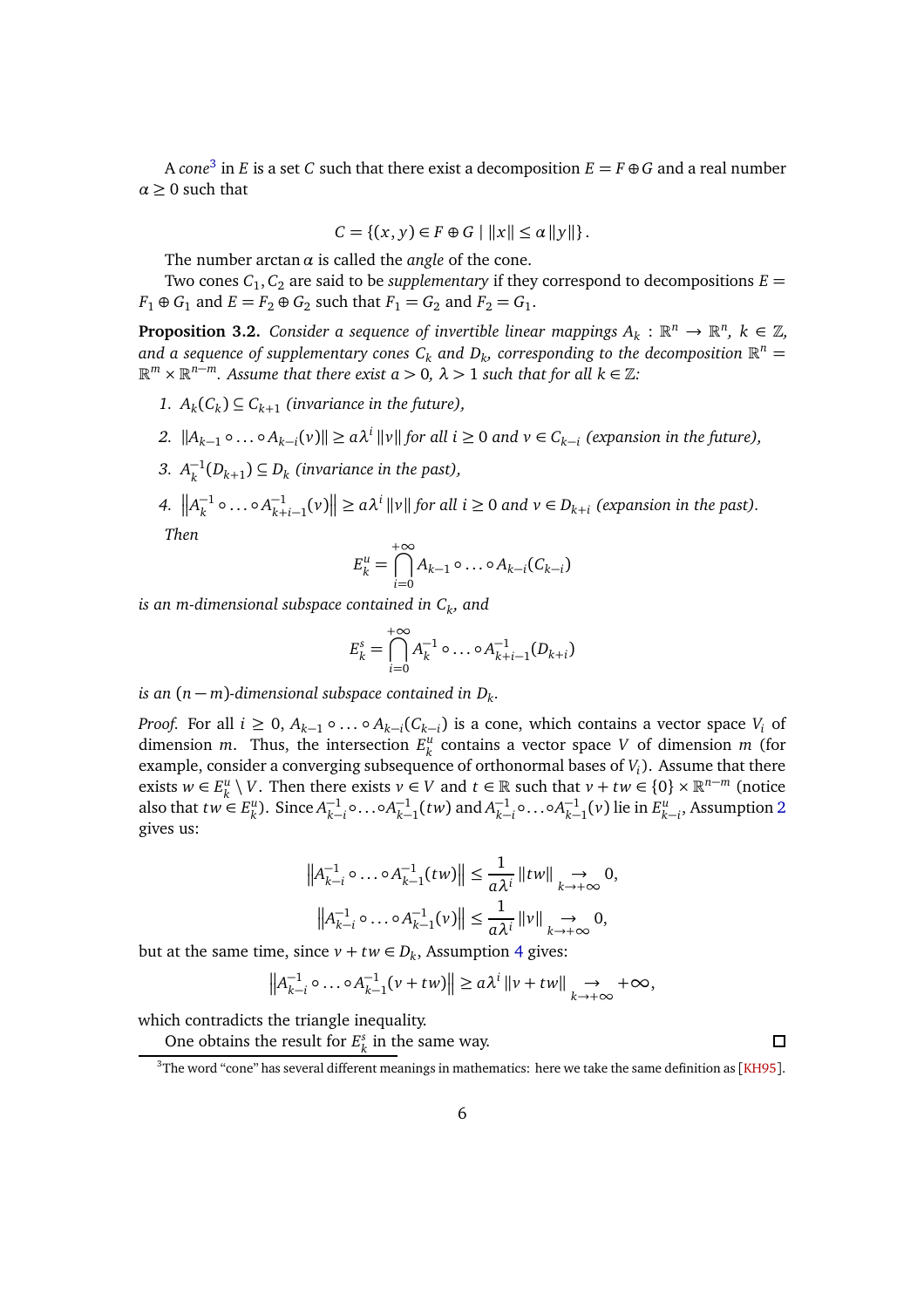<span id="page-6-0"></span>**Theorem 3.3.** *Let*  $A_k =$  $\int a_k$  *b*<sub>k</sub> *c<sup>k</sup> d<sup>k</sup>*  $\bigg)$  (with  $k \in \mathbb{Z}$ ) be a sequence of 2  $\times$  2 matrices, with determi*nant*  $\pm 1$ *. Fix*  $\epsilon > 0$ *, and consider the cone*  $C_{\epsilon}$  *of all vectors*  $\begin{pmatrix} x \ y \end{pmatrix}$ *y*  $\left(\frac{1}{\epsilon}\right) \in \mathbb{R}^2$  such that  $\epsilon y \leq x \leq \frac{1}{\epsilon}$ *ε y. Assume that for all k, and all v* = *x y* λ *with x y >* 0*,*  $A_k v \in C_{\epsilon}$ .

*Then, there exist a*  $> 0$  *and*  $\lambda$   $> 1$  *such that for all k*  $\in \mathbb{Z}$ *, for all i*  $\geq 0$  *and*  $\nu \in C_{\epsilon}$ *,* 

$$
\frac{1}{\sqrt{2\pi}}\int_{0}^{\pi}\frac{1}{\sqrt{2\pi}}\left( \frac{1}{\sqrt{2\pi}}\right) \frac{d\mu}{d\mu}
$$

 $||A_{k-1} \circ \ldots \circ A_{k-i}(v)|| \ge a\lambda^i ||v||.$ 

Figure 4: Each  $A_k$  maps the cone  $xy > 0$  (in grey) into the smaller cone  $C_{\epsilon}$  (in dark grey).

*Proof.* On the basis of Wojtkowski's idea [[Woj85](#page-18-5)], instead of proving expansion directly for the Euclidean norm, we consider the function

$$
N: C_{\epsilon} \to \mathbb{R}_{\geq 0}
$$

$$
\begin{pmatrix} x \\ y \end{pmatrix} \mapsto \sqrt{xy}.
$$

Notice that *N* is equivalent to the Euclidean norm on *C<sup>ε</sup>* , *i.e.* there exists *M >* 0 such that for all  $v \in C_{\epsilon}$ ,

$$
\frac{1}{M} ||v|| \le N(v) \le M ||v||,
$$
  
because  $\frac{\epsilon}{2}(x^2 + y^2) \le xy \le \frac{2}{\epsilon}(x^2 + y^2)$  for all  $\binom{x}{y} \in C_{\epsilon}$ .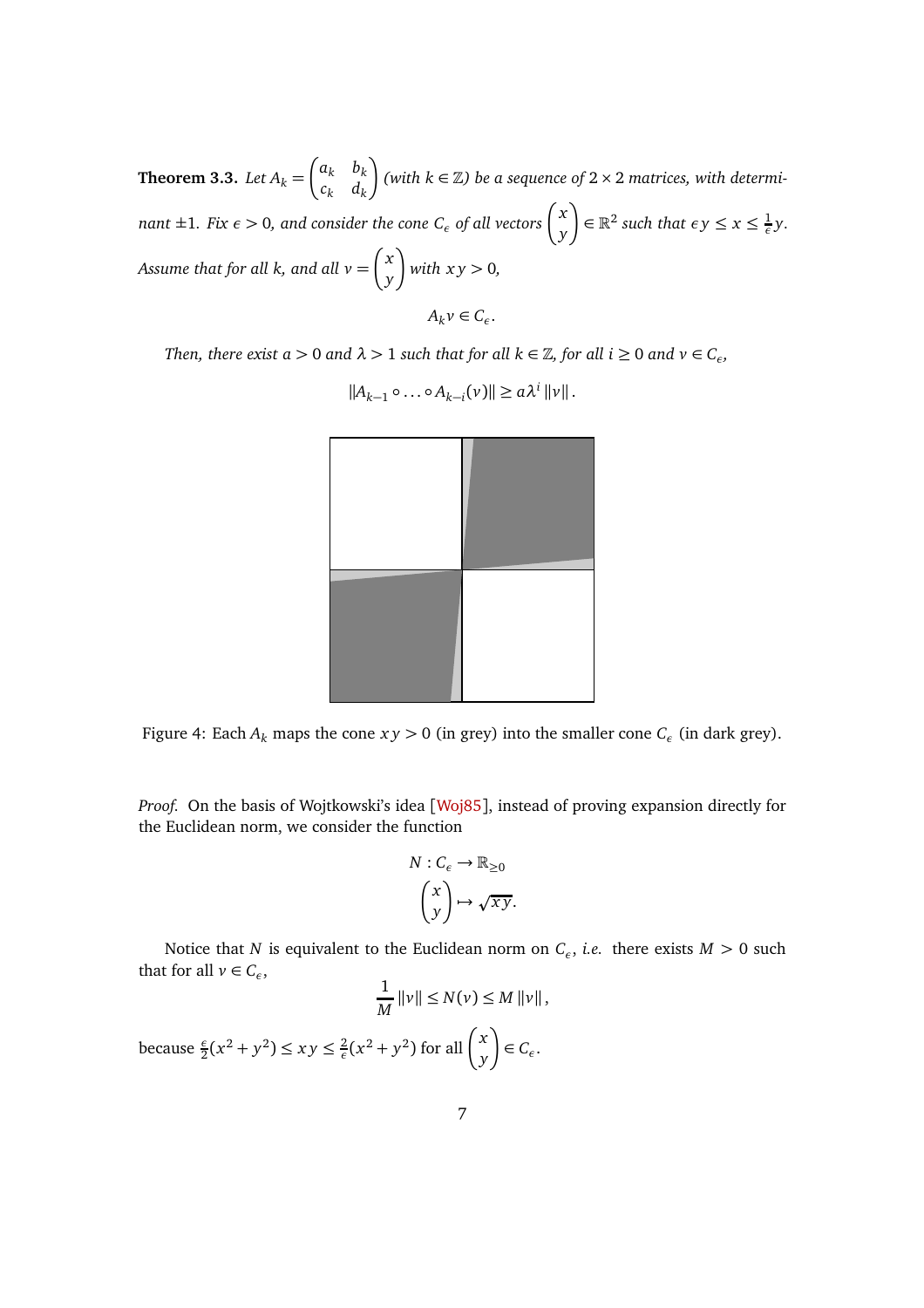We are going to show that for all  $k \in \mathbb{Z}$  and  $v \in C_{\epsilon}$ ,  $N(A_k v) \geq \frac{1}{1-\epsilon^2} N(v)$ . With the equivalence of norms, this will complete the proof.

Let  $k \in \mathbb{Z}$ . We may assume that  $\det(A_k) = 1$ , by multiplying  $A_k$  by  $\begin{pmatrix} 0 & 1 \ 1 & 0 \end{pmatrix}$  on the left. Moreover, we may assume that all the coefficients of  $A_k$  are positive, by multiplying  $A_k$  by −Id.

Notice that the two vectors *A<sup>k</sup>*  $\sqrt{1}$ 0 λ = *ak ck* λ and *A<sup>k</sup>*  $\int$ 1 λ =  $\int b_k$ *dk* λ are in the cone *C<sup>ε</sup>* , by continuity of *A<sup>k</sup>* .

Then for  $v =$  *x y* λ  $\in C_{\epsilon}$ :

$$
N(A_k v) = (a_k x + b_k y)(c_k x + d_k y)
$$
  
\n
$$
\ge (a_k d_k - b_k c_k) x y + 2b_k c_k x y
$$
  
\n
$$
\ge (1 + 2b_k c_k) N(v)
$$

But  $a_k d_k - b_k c_k = 1$  and  $a_k \leq \frac{1}{\epsilon}$  $\frac{1}{\epsilon}b_k, d_k \leq \frac{1}{\epsilon}$  $\frac{1}{\epsilon}c_k$ , so that  $b_k c_k \geq \frac{1}{1-\epsilon^2} - 1$ . Finally,  $N(A_k v) \geq \frac{1}{1-v}$  $\frac{1}{1-\epsilon^2}N(\nu).$ 

 $\Box$ 

# <span id="page-7-1"></span><span id="page-7-0"></span>**4 Jacobi fields**

### **4.1 Jacobi fields for geodesic flows**

The results in this section are standard and will not be proved: see for example [[KN63](#page-17-14)] for details.

Consider a smooth Riemannian surface  $(M, g)$ . To show that a geodesic flow is hyperbolic, one has to study how the geodesics move away from (or closer to) each other. Thus, one considers small variations of a given geodesic.

**Definition 4.1.** Consider a geodesic  $\gamma$  :  $(a, b) \rightarrow M$ . Consider a geodesic variation of  $\gamma$ , *i.e.* a smooth function

$$
f(t,s):(a,b)\times (c,d)\to M
$$

such that *f* (., 0) is the geodesic *γ*, and for all *s*  $\in$  (*c*, *d*), *f* (., *s*) is a geodesic.

The vector field *Y* =  $\frac{\partial f}{\partial s}$ *∂ s* along the curve *γ*(*t*) is called an *infinitesimal variation of γ*.

**Proposition 4.2.** *Any infinitesimal variation of γ is a solution of the Jacobi equation:*

$$
\ddot{Y}=-R(\dot{\gamma},Y)\dot{\gamma},
$$

*where R is the Riemann tensor. The solutions of the Jacobi equation are called* Jacobi fields*.*

**Proposition 4.3.** *Every Jacobi field along a geodesic γ is an infinitesimal variation of γ.*

We will now be interested in *orthogonal* Jacobi fields: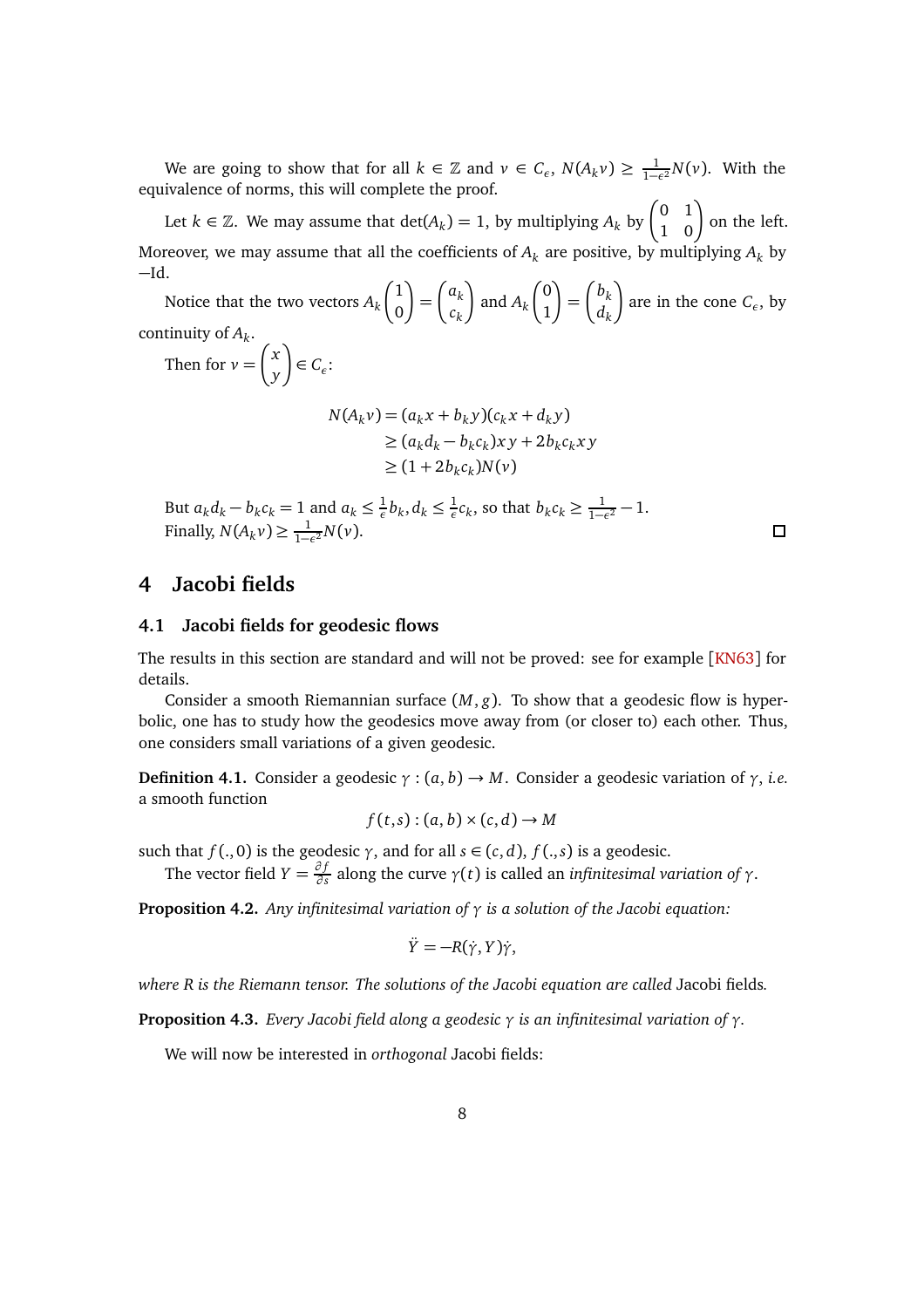<span id="page-8-1"></span>**Lemma 4.4.** *If*  $Y(t)$  *and*  $\dot{Y}(t)$  *are orthogonal to*  $\dot{\gamma}$  *for some*  $t \in \mathbb{R}$ *, then they remain orthogonal for all*  $t \in \mathbb{R}$ *.* 

From now on, assume that *M* has dimension 2, that  $\gamma$  is a unit speed geodesic, and that *Y* is a Jacobi field which is orthogonal to *γ*. Choose an orientation of the normal bundle of *γ* in *M* (which has dimension 1), *i.e.* a vector  $e(t) \in T^1_{\gamma(t)}M$  orthogonal to  $\dot{\gamma}(t)$ , so that *Y*(*t*) is identified by one real coordinate, noted  $y(t) = g(Y(t), e(t))$ .

The quantity  $\dot{y}$  satisfies

$$
\dot{y} = \frac{\partial f}{\partial t} \cdot g(Y,e) = g(\nabla_{\frac{\partial f}{\partial t}} Y,e) + g(Y, \nabla_{\frac{\partial f}{\partial t}} e) = g(\nabla_{\frac{\partial f}{\partial t}} Y,e).
$$

Thus:

$$
\dot{y} = g(\nabla_{\frac{\partial f}{\partial t}} \frac{\partial f}{\partial s}, e) = g(\nabla_{\frac{\partial f}{\partial s}} \dot{\gamma}, e).
$$

In other words,  $\dot{y}$  measures the infinitesimal variation of the vector  $\dot{\gamma}$  with respect to *s*. Thus, when *y* and *y* have the same sign, the Jacobi field is diverging: the geodesics go away from each other. When *y* and *y* have opposite signs, the Jacobi field is converging. We will consider the ratio  $u = \frac{\dot{y}}{y}$  $\frac{y}{y}$ , when it is well-defined (*i.e.*  $y \neq 0$ ), to measure the convergence rate.



**Proposition 4.5.** *When it is well-defined, u is a solution of the Riccati equation:*

$$
\dot{u}(t) = -K(\gamma(t)) - u^2(t).
$$

*where K is the Gaussian curvature.*

The solutions of this equation are not always defined for all times: it may happen that *u*(*t*) blows up to  $-\infty$  in positive time (or to +∞ in negative time). This corresponds to the phenomenon of convergence of the wavefront: up to order 1, all the geodesics of the infinitesimal variation "gather at one point". In most cases, the Jacobi field becomes divergent just after the convergence point (Figure [5\)](#page-9-0).

From the fact that *u* satisfies a differential equation, one infers the following *order preserving property*:

<span id="page-8-0"></span>**Proposition 4.6.** *Consider a geodesic γ and two Jacobi fields Y*<sup>1</sup> (*t*) *and Y*<sup>2</sup> (*t*) *defined on a time* interval [a, b]. Assume that  $y_1(t)$  and  $y_2(t)$  do not vanish in this interval (i.e.  $u_1(t)$  and  $u_2(t)$ *are well-defined for t* ∈ [*a*, *b*]). Then  $u_2(b) - u_1(b)$  has the same sign as  $u_2(a) - u_1(a)$ .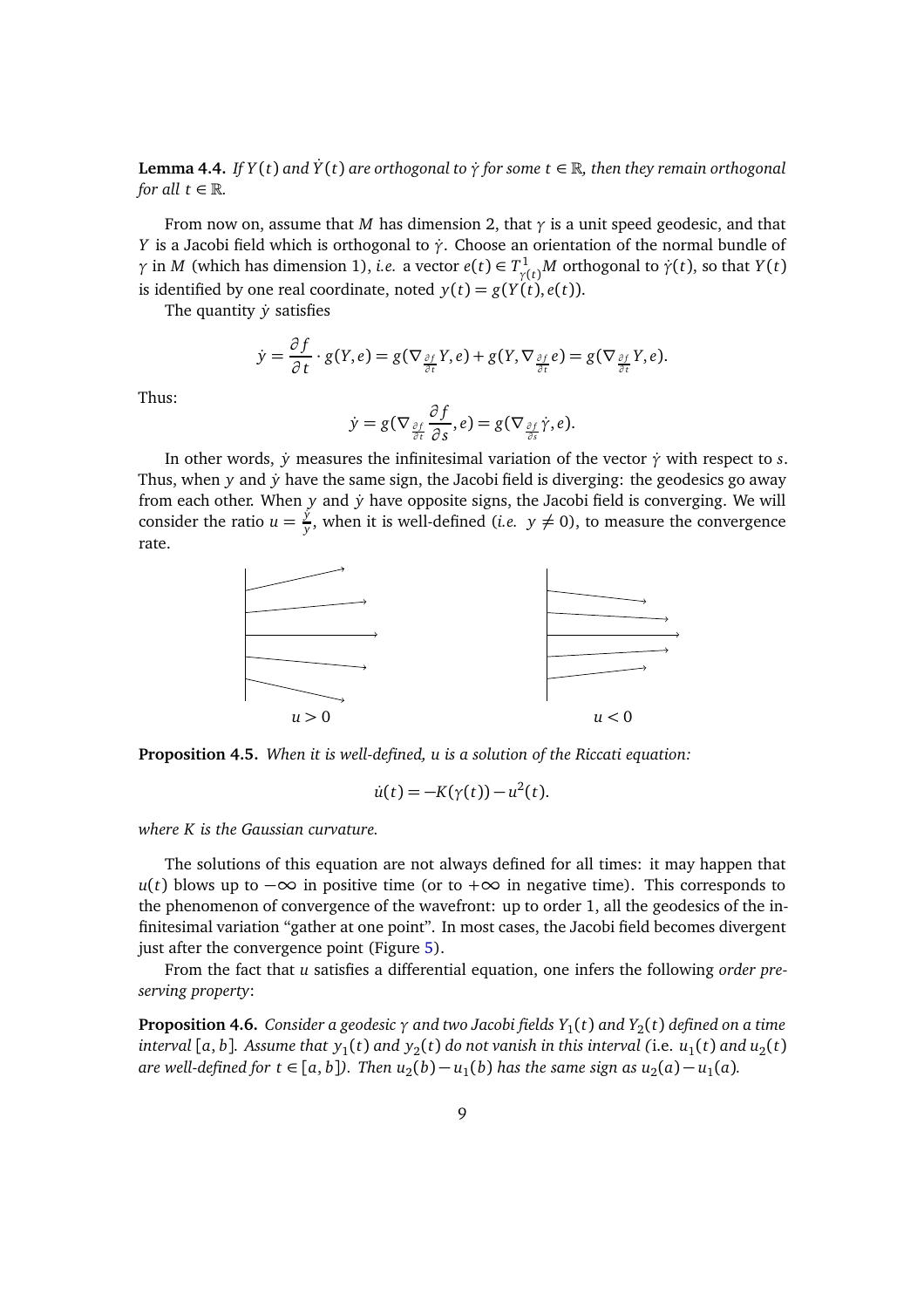

<span id="page-9-0"></span>Figure 5: *u* is not well-defined at the convergence point.

### **4.2 Jacobi fields for billiards**

Recall that a smooth billiard *D* is a compact subset of a Riemannian surface (*M*, *g*), such that *D* has a smooth boundary while *M* has no boundary. We will write  $\langle \cdot | \cdot \rangle$  for  $g(\cdot, \cdot)$ .

Consider a billiard trajectory *γ* and a unit speed variation of this trajectory

$$
f(t,s):(a,b)\times (c,d)\to D
$$

(defined for all times  $t \in (a, b)$ , except for the collision times) such that  $f(., 0)$  is the trajectory  $\gamma$  and for each  $s \in (c, d)$ ,  $f(. , s)$  is a billiard trajectory.

By analogy with the case of geodesic flows, we shall call "Jacobi field" the vector field  $Y = \frac{\partial f}{\partial s}$ *∂*<sup>*f*</sup></sup> along the curve *γ*. Inside the billiard, *Y* satisfies the equation  $ilde{Y}(t) = K(t)Y(t)$ , where  $K(t)$  is the curvature at the point  $\gamma(t)$  (if the billiard is flat, then  $\ddot{Y}(t) = 0$ ). At a (nongrazing) collision time, with an angle of incidence  $\theta \in (0, \pi/2]$ , *Y* undergoes a discontinuity, which we are now going to study.

Consider a smooth map  $s \mapsto \tau(s)$  such that  $\tau(s)$  is a collision time of  $f(. , s)$  for all  $s \in (c, d)$ (reducing the interval (*c*, *d*) if necessary). The collision occurs on some component *Γ* of the boundary  $\partial D$ : assume that  $r \mapsto \Gamma(r)$  is a parametrization by arc length and define  $r(s)$  so that *<sup>Γ</sup>* (*r*(*s*)) is the point where the collision occurs for each *<sup>s</sup>* <sup>∈</sup> (*c*, *<sup>d</sup>*). The parametrization of *Γ* is chosen so that  $\left(\gamma(\tau(0)^-)\right)$  $\frac{d\Gamma}{dr}(r(0))$  ≥ 0. As in Section [4.1,](#page-7-1) choose a section *t* → *e*<sub>1</sub>(*t*) of the unit normal bundle of the trajectory  $t \mapsto \gamma(t)$ , such that

$$
\left\langle e_1(\tau(0)^{-}) \middle| \frac{d\Gamma}{dr}(r(0)) \right\rangle \le 0
$$
 and  $\left\langle e_1(\tau(0)^{+}) \middle| \frac{d\Gamma}{dr}(r(0)) \right\rangle \ge 0.$ 

Define

$$
y_{\perp}(t) = \langle Y(t) | e_1(t) \rangle
$$
 and  $y_{\parallel}(t) = \langle Y(t) | \dot{\gamma}(t) \rangle$ .

<span id="page-9-1"></span>**Proposition 4.7.** Writing  $y^{\pm}_{\perp} = y_{\perp}(\tau(0)^{\pm})$ , and defining in the same way  $y^{\pm}_{\parallel}$ , we have:

$$
y_{\perp}^{+} = -y_{\perp}^{-}
$$
 and  $y_{\parallel}^{+} = y_{\parallel}^{-}$ .

*Proof.* On the one hand,

$$
\frac{d}{ds}\Gamma(r(s))=\frac{y_{\perp}^-}{\sin\theta}\quad\text{and}\quad\frac{d}{ds}\Gamma(r(s))=-\frac{y_{\perp}^+}{\sin\theta},
$$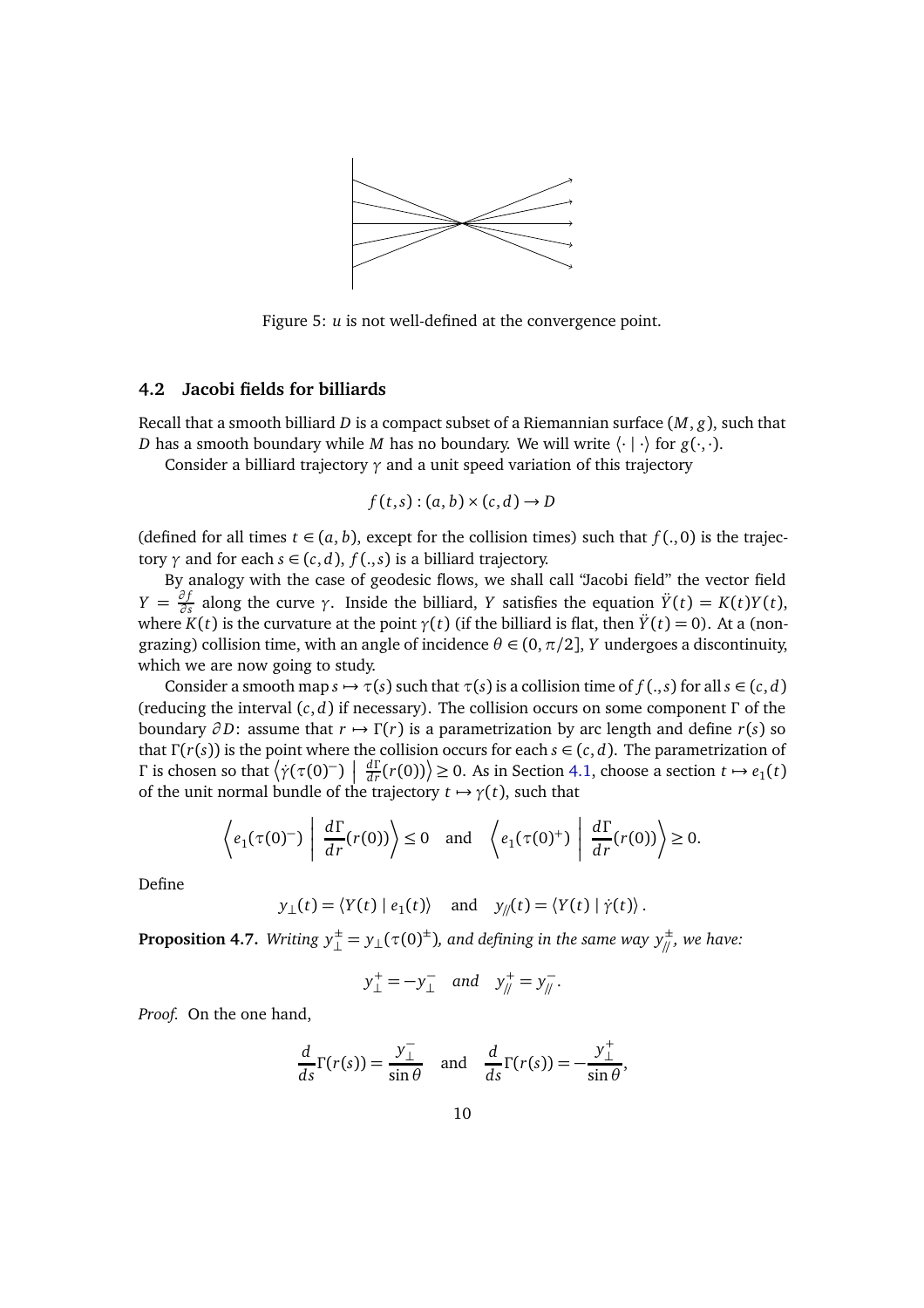so *y* + <sup>+</sup> = −*y*<sup>-</sup><sub>⊥</sub> ⊥ .

On the other hand,

$$
\frac{d}{ds}\tau(s) = \frac{-y_\perp^-}{\tan\theta} + y_\parallel^- \quad \text{and} \quad \frac{d}{ds}\tau(s) = \frac{y_\perp^+}{\tan\theta} + y_\parallel^+,
$$
\n
$$
\text{so } y_\parallel^+ = y_\parallel^+. \qquad \Box
$$

From now on, we consider a *perpendicular Jacobi field*, that is, we assume that  $y^-_\parallel = 0.$ Proposition [4.7](#page-9-1) implies that  $y^+_{\parallel}/=0$ : in other words, any perpendicular Jacobi field remains perpendicular after a collision. We will write  $y(t) = y_{\perp}(t)$  and define  $u(t) = \dot{y}(t)/y(t)$ .

**Proposition 4.8.** *Assume that the geodesic variation f corresponds to an orthogonal Jacobi field.*

*At a collision,*

$$
y^{+} = -y^{-}
$$
  
\n
$$
\dot{y}^{+} = -\dot{y}^{-} + \frac{2\kappa}{\sin \theta} y^{-}
$$
  
\n
$$
u^{+} = u^{-} - \frac{2\kappa}{\sin \theta}
$$

*where κ is the curvature of the boundary and θ is the angle of incidence.*

*Proof.* The first equality was already proved in Proposition [4.7.](#page-9-1) To obtain the next equality, consider the billiard reflection law:

$$
\left\langle \frac{\partial f}{\partial t}(\tau(s)^+) - \frac{\partial f}{\partial t}(\tau(s)^-)\right| \frac{\partial \Gamma}{\partial r}(r(s)) \right\rangle = 0.
$$

After differentiation with respect to *s* we obtain:

$$
\left\langle \dot{Y}^+ - \dot{Y}^- \middle| \frac{\partial \Gamma}{\partial r}(r(s)) \right\rangle + \left\langle \frac{\partial f}{\partial t}(\tau(s)^+) - \frac{\partial f}{\partial t}(\tau(s)^-) \middle| \nabla_{\frac{\partial \Gamma}{\partial r}} \frac{\partial \Gamma}{\partial r}(r(s)) \cdot \frac{\partial r}{\partial s} \right\rangle = 0.
$$

We may now compute:

$$
\left\langle \dot{Y}^{+} - \dot{Y}^{-} \middle| \frac{\partial \Gamma}{\partial r}(r(s)) \right\rangle = (\dot{y}^{+} + \dot{y}^{-})\sin \theta,
$$

$$
\left\langle \frac{\partial f}{\partial t}(\tau(s)^{+}) - \frac{\partial f}{\partial t}(\tau(s)^{-}) \middle| \nabla_{\frac{\partial \Gamma}{\partial r}} \frac{\partial \Gamma}{\partial r}(r(s)) \cdot \frac{\partial r}{\partial s} \right\rangle = 2\sin \theta \cdot \kappa \cdot \frac{-y^{-}}{\sin \theta}.
$$

Thus:

$$
\dot{y}^+ = -\dot{y}^- + \frac{2\kappa}{\sin\theta}y^-
$$

and since  $u = \dot{y}/y$ ,

$$
u^+ = u^- - \frac{2\kappa}{\sin\theta}.
$$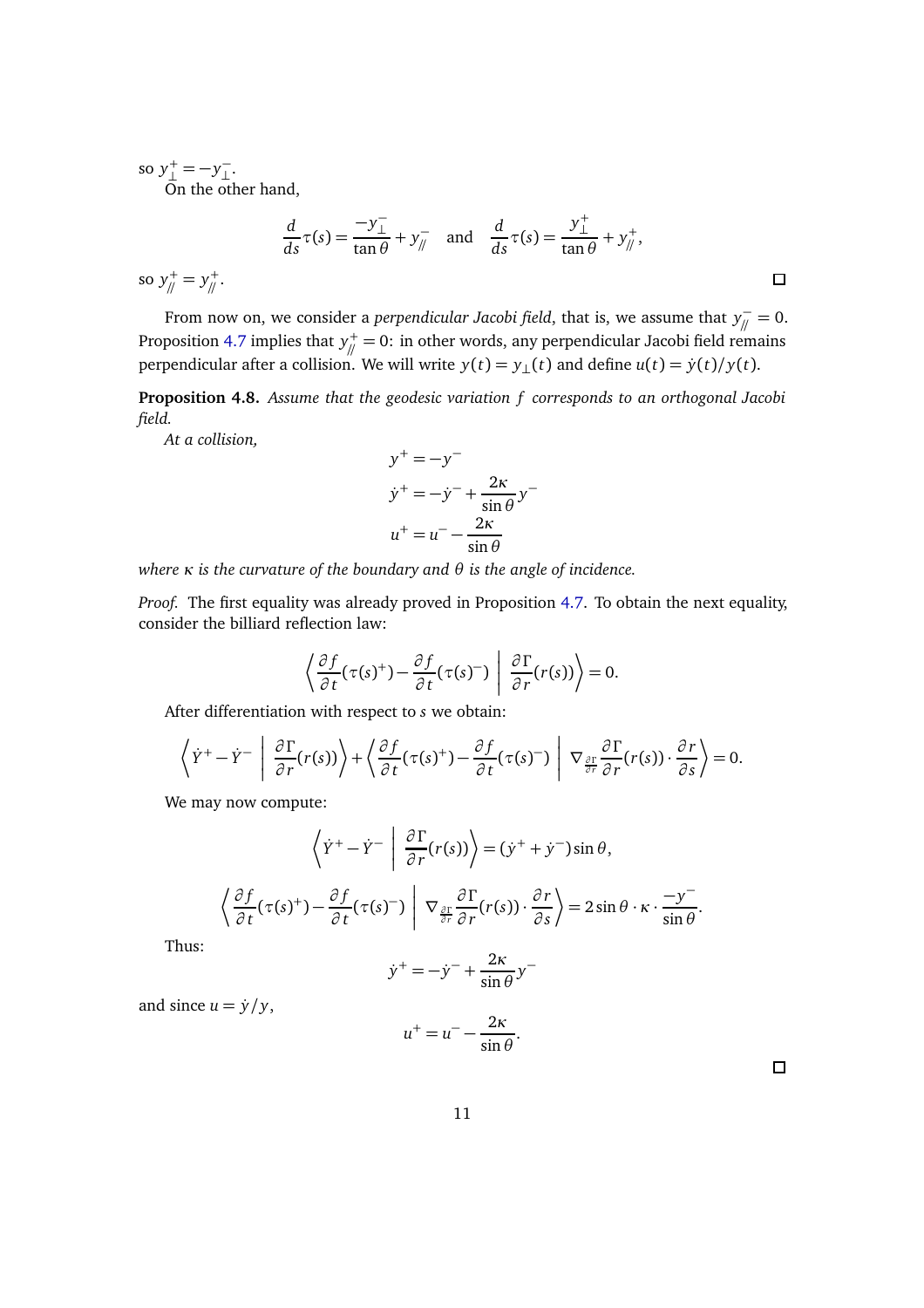In particular, positively curved walls decrease the value of *u* (and tend to make the Jacobi field converge), just as the positive curvature of a Riemannian surface. Likewise, negatively curved walls make the quantity *u* increase, as the negative curvature of a surface.

# <span id="page-11-0"></span>**5 Proof of Theorem 2.3**

We fix the constants *A*, *c*, *C* and *m* which appear in the statement of the theorem, and assume that  $A \geq 2$ . In this section, we consider times such as  $t_a$ ,  $t_b$  or  $t_0$ , which must not be confused with the times  $t_k$  ( $k \in \mathbb{Z}$ ) which appear in the statement of the theorem.

The readers who are only interested in the proof of Theorem [2.2](#page-3-0) may skip Lemmas [5.2,](#page-11-1) [5.3](#page-12-0) and [5.4.](#page-12-1)

<span id="page-11-2"></span>**Lemma 5.1.** *Assume that u and v are two solutions of the Riccati equation on an interval*  $[t_a, t_b]$  with  $c/3 \le t_b - t_a \le 2C$ , such that  $0 \le u(t_a) - v(t_a) \le \exp(-4AC)$ . Assume that *u*(*t*) ≥ −*A* for all *t* ∈ [ $t_a$ ,  $t_b$ ]. Then

$$
u(t_b)-v(t_b) \le (u(t_a)-v(t_a))\exp(2A(t_b-t_a)).
$$

*Proof.* Let  $t_0 = \min\{t \in [t_a, t_b] \mid u(t) - v(t) \ge 2\}$  (with  $t_0 = t_b$  if this set is empty). Then for  $t \in [t_a, t_0]$ , we have  $u(t) - v(t) \ge 0$  (by Proposition [4.6\)](#page-8-0) and

$$
\dot{u}(t) - \dot{v}(t) = -(u(t) + v(t))(u(t) - v(t)) \le 2A(u(t) - v(t)).
$$

Thus by Grönwall's lemma

$$
u(t)-v(t) \le (u(t_a)-v(t_a))\exp(2A(t-t_a)) \le 1,
$$

so  $t_0 = t_b$  and the result is proved.

From now on we will assume that *m* ≤ min(exp(−4*AC*), 1*/*4) and define

$$
\eta = \min(m^3/(2K_{\text{max}}+2), c/3),
$$

where  $K_{\text{max}}$  is the maximum absolute value of the curvature on *D*.

<span id="page-11-1"></span>**Lemma 5.2.** Assume that u is a solution of the Riccati equation on an interval  $[t_b, t_b + \eta]$ , *during which no collision occurs. If*  $|u(t_b)| \leq 1/2$ *, then* 

$$
|u(t_b + \eta) - u(t_b)| \leq m^3.
$$

*Proof.* Consider  $t_0 = \min\left\{t \in [t_b, t_b + \eta] \mid |u(t) - u(t_b)| \ge m^3\right\}$  (or  $t_0 = t_b + \eta$  if this set is empty). Then for all  $t \in (t_b, t_0)$ :

$$
|u(t) - u(t_b)| = \left| \int_{t_b}^t -K(x) - u(x)^2 dx \right| \leq \eta (K_{\max} + (|u(t_b)| + m^3)^2) \leq \eta (K_{\max} + 1) \leq m^3/2.
$$

This implies that  $t_0 = t_b + \eta$  and thus  $|u(t_b + \eta) - u(t_b)| \le m^3$ .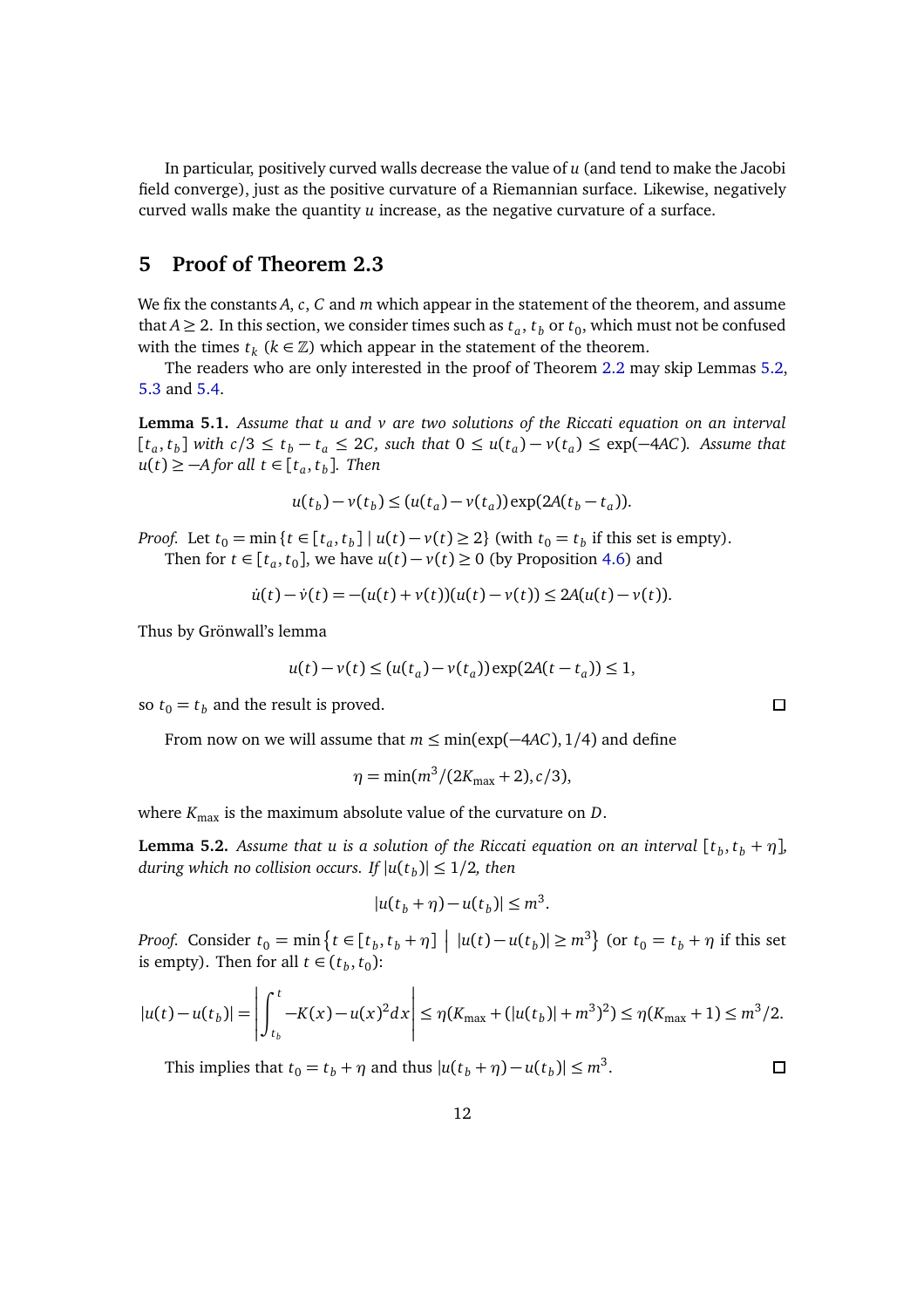<span id="page-12-0"></span>**Lemma 5.3.** *Assume that u and v are two solutions of the Riccati equation on an interval*  $[t_a, t_b]$  with  $c/3 \le t_b - t_a \le 2C$ , with  $u(t_a) = 0$  and  $v(t_a + \eta) = 0$ . Assume that  $u(t) \ge -A$ *for all*  $t \in [t_a, t_b]$ . *Then*  $v(t_b) \ge u(t_b) - m^2$ .

*Proof.* If  $v(t_a) \ge u(t_a)$  then  $v(t_b) \ge u(t_b)$  (by Proposition [4.6\)](#page-8-0) and there is nothing to prove. Therefore we assume that  $u(t_a) \ge v(t_a)$ . Lemma [5.2](#page-11-1) implies that  $|u(t_a + \eta)| \le m^3$  and Lemma [5.1](#page-11-2) shows that  $u(t_b) - v(t_b) \le m^3 \exp(4AC) \le m^2$ .  $\Box$ 

From now on, consider a geodesic  $\gamma$  and the times  $t_k$  given by the assumptions of Theo-rem [2.3.](#page-3-2) For each  $k \in \mathbb{Z}$ , define  $\tilde{t}_k$  in the following way:

- If there is a collision in the interval  $[t_k c/3, t_k]$ , define  $\tilde{t}_k = t_k + \eta$ .
- If not, let  $\tilde{t}_k = t_k$ .

In the following, if  $t_k$  is itself a collision time, by  $u(t_k)$  we will mean  $u(t_k^+)$ *k* ).

<span id="page-12-1"></span>**Lemma 5.4.** *For all k*  $\in \mathbb{Z}$ , the solution u of the Riccati equation with initial condition  $u(\tilde{t}_k) = 0$ *satisfies*  $u(\tilde{t}_{k+1}) \geq m/2$ .

*Proof.* Consider the solution *v* of the Riccati equation with initial condition  $v(t_k) = 0$ .

First, we prove that  $u(t_{k+1}) \ge m - m^2$ . If  $\tilde{t}_k = t_k$ , we have  $u = v$  and by assumption  $\nu(t_{k+1}) \geq m$ , so  $u(t_{k+1}) \geq m$ . If  $\tilde{t}_k = t_k + \eta$ , Lemma [5.3](#page-12-0) applied to *v* and *u* gives us  $u(t_{k+1}) \ge v(t_{k+1}) - m^2 \ge m - m^2$ .

Now, we prove that  $u(\tilde{t}_{k+1}) \ge m/2$ . If  $\tilde{t}_{k+1} = t_{k+1}$ , then  $u(\tilde{t}_{k+1}) = u(t_{k+1}) \ge m - m^2$  ≥ *m*/2. If  $\tilde{t}_{k+1} = t_{k+1} + \eta$ , then with Lemma [5.2,](#page-11-1)  $u(\tilde{t}_{k+1}) = u(t_{k+1} + \eta) \ge u(t_{k+1}) - m^3$  ≥  $m - m^2 - m^3$  ≥ *m*/2.

<span id="page-12-3"></span>**Lemma 5.5.** *For all*  $k \in \mathbb{Z}$ *, the solution of the Riccati equation with initial condition*  $u(\tilde{t}_{k+1}) = 0$ *is well-defined on*  $[\tilde{t}_k, \tilde{t}_{k+1}]$  *and satisfies*  $u(\tilde{t}_k) \leq -m^2/2$ *.* 

*Proof.* Consider the solution *v* of the Riccati equation with initial condition  $v(\tilde{t}_k) = 0$ , and the solution *w* of the Riccati equation with initial condition  $w(\tilde{t}_k) = -m^2/2$ . By Lemma [5.1,](#page-11-2)  $w(\tilde{t}_{k+1}) \ge v(\tilde{t}_{k+1}) - (m^2/2) \exp(4AC) \ge v(\tilde{t}_{k+1}) - m/2$ . By Lemma [5.4,](#page-12-1)  $v(\tilde{t}_{k+1}) \ge m/2$  and thus  $w(\tilde{t}_{k+1}) \geq 0$ .

Now, by Proposition [4.6](#page-8-0) applied to  $u$  and  $w$  between the times  $\tilde{t}_k$  and  $\tilde{t}_{k+1}$ , the solution of the Riccati equation with initial condition  $u(\tilde{t}_{k+1}) = 0$  satisfies  $u(\tilde{t}_k) \leq -m^2/2$ . The lemma is proved. 口

<span id="page-12-2"></span>**Lemma 5.6.** *Consider*  $t_0 \in \mathbb{R}$  *and a solution u of the Riccati equation along a trajectory*  $\gamma$ *defined on the interval*  $[t_0 - \eta, t_0]$ . *If*  $\gamma$  *has no collision in the time interval*  $[t_0 - \eta, t_0]$ , *then*  $u(t_0) \leq \alpha$ *, where* 

$$
\alpha = \sqrt{K_{\max}} \frac{1 + e^{-2\sqrt{K_{\max}}\eta}}{1 - e^{-2\sqrt{K_{\max}}\eta}}.
$$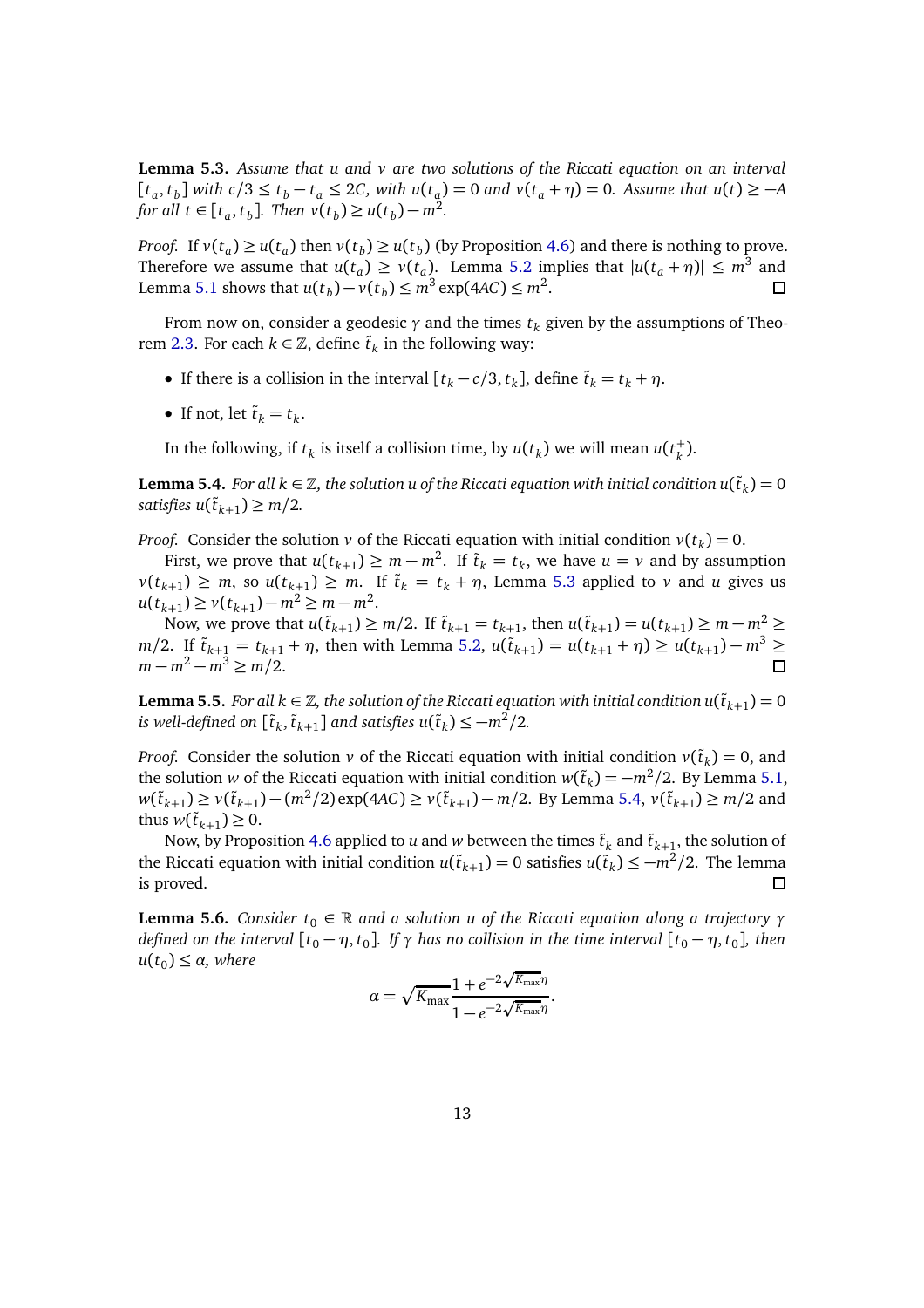*Proof.* The Riccati equation gives  $\dot{u}(t) \le K_{\text{max}} - u(t)^2$ .

Notice that whenever  $u(t) > \sqrt{K_{\text{max}}}$ , we have  $\dot{u}(t) < 0$ . Therefore, the conclusion of the lemma is true if  $u(t) \leq \alpha$  for some  $t \in [t_0 - \eta, t_0]$ .

Now we assume that  $u(t) \ge \alpha$  for all  $t \in [t_0 - \eta, t_0]$ . Thus we may write, for  $t \in$  $[t_0 - \eta, t_0],$ 

$$
\frac{\dot{u}(t)}{K_{\text{max}} - u(t)^2} \ge 1
$$

which implies, after integration between  $t_0 - \eta$  and  $t_0$ :

$$
\frac{u(t_0) - \sqrt{K_{\max}}}{u(t_0) + \sqrt{K_{\max}}} \le e^{-2\sqrt{K_{\max}}\eta} \frac{u(t_0 - \eta) - \sqrt{K_{\max}}}{u(t_0 - \eta) + \sqrt{K_{\max}}} \le e^{-2\sqrt{K_{\max}}\eta}.
$$

Therefore

$$
u(t_0) - \sqrt{K_{\max}} \le e^{-2\sqrt{K_{\max}}\eta} (u(t_0) + \sqrt{K_{\max}})
$$

and thus

$$
u(t_0)\leq \alpha.
$$

For each  $(x, y)$  ∈ Ω, the tangent plane  $T(x, y)$ Ω is the direct sum of a vertical and a horizontal subspace  $H_{(x,v)}$  ⊕  $V_{(x,v)}$ , given by the metric  $g$  on  $M.$  Each of these two spaces is naturally endowed with a norm, respectively  $g_H$  and  $g_V$ : one equips  $\Omega$  with the norm  $g_T = g_H + g_V$ (in particular, one decides that *H* is orthogonal to *V*).

Denote by  $W_{(x,v)} \subseteq T_{(x,v)}\Omega$  the plane orthogonal to the direction of the flow  $\phi_t$ , and let  $(w, w') \in W_{(x,v)}$ . There exists  $Y(t)$  a Jacobi field such that  $(Y(0), Y(0)) = (w, w')$ : then the vectors  $\dot{Y}(0)$  and  $\dot{\gamma}(0)$  are orthogonal, and  $(Y(t), \dot{Y}(t)) = D\phi_t(w, w')$  (see [[Pat99](#page-18-6)] for de-tails). Lemmas [4.4](#page-8-1) and [4.7](#page-9-1) imply that *Y*(*t*) remains orthogonal to  $\dot{\gamma}(t)$  for all *t*. In particular, the family of planes  $(W_{(x,v)})$  (where  $(x,v)$  varies in  $\tilde{\Omega}$ ) is invariant under  $D\phi_t$ .

Consider an element  $(x, y) \in \tilde{\Omega}$ , and  $\gamma$  the billiard trajectory such that  $(\gamma(0), \dot{\gamma}(0)) =$  $(x, v)$ . Choose an orientation of  $H_{(\gamma(t), \dot{\gamma}(t))} \cap W_{(\gamma(t), \dot{\gamma}(t))}$ , *i.e.* a continuous unit vector  $e_1(t)$  in  $H_{(\gamma(t),\dot{\gamma}(t))} \cap W_{(\gamma(t),\dot{\gamma}(t))}$ . It induces naturally an orientation of  $V_{(\gamma(t),\dot{\gamma}(t))}$ , given by a continuous unit vector  $e_2(t)$  in  $V_{(\gamma(t),\dot{\gamma}(t))}$ . This orthogonal basis of  $W_{(\gamma(t),\dot{\gamma}(t))}$  allows us to identify it to the Euclidean  $\mathbb{R}^2$ .

For  $k \in \mathbb{Z}$ , set

$$
A_k = D_{(\gamma(\tilde{t}_k), \dot{\gamma}(\tilde{t}_k))} \phi_{\tilde{t}_{k+1} - \tilde{t}_k} : W_{(\gamma(\tilde{t}_k), \dot{\gamma}(\tilde{t}_k))} \to W_{(\gamma(\tilde{t}_{k+1}), \dot{\gamma}(\tilde{t}_{k+1}))}.
$$

The  $A_k$  are linear mappings with determinant  $\pm 1$ , because the flow  $\phi_t$  preserves the Liouville measure.

**Lemma 5.7.** *For each*  $\epsilon > 0$ *, consider the cones* 

$$
C_{\epsilon}^{\pm} = \left\{ (x, y) \in \mathbb{R}^2 \middle| \epsilon y \leq \pm x \leq \frac{1}{\epsilon} y \right\} \quad \text{and} \quad C_0^{\pm} = \left\{ (x, y) \in \mathbb{R}^2 \middle| \pm xy > 0 \right\}.
$$

*There exists*  $\epsilon > 0$  *such that for all*  $k \in \mathbb{Z}$ *,* 

$$
A_k C_0^+ \subseteq C_{\epsilon}^+ \quad \text{and} \quad A_k^{-1} C_0^- \subseteq C_{\epsilon}^-.
$$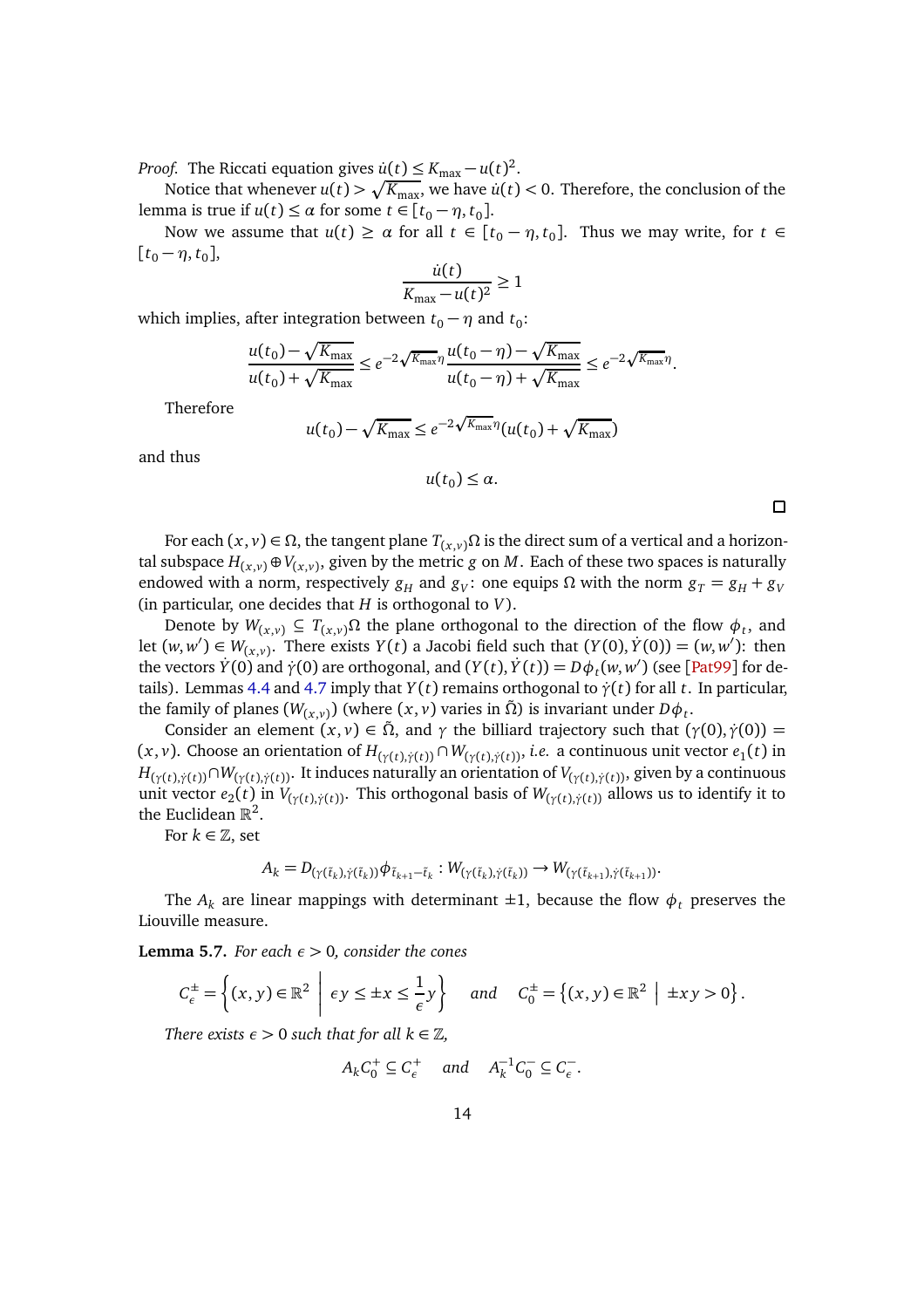*Proof.* First, we prove  $A_k C_0^+ \subseteq C_{\epsilon}^+$ *ε* .

Since the difference between two solutions of the Riccati equation does not change sign, we only need to see that:

- 1. The solution of the Riccati equation along  $\gamma$  with initial condition  $u(\tilde{t}_k) = 0$  is defined on  $[\tilde{t}_k, \tilde{t}_{k+1}]$  and satisfies  $u(\tilde{t}_{k+1}) \ge \epsilon$ . By Lemma [5.4,](#page-12-1) it is the case for  $\epsilon \le m/2$ .
- 2. Any solution of the Riccati equation along  $\gamma$  with  $u(\tilde{t}_k) \ge 0$  is defined on  $[\tilde{t}_k, \tilde{t}_{k+1}]$  and satisfies  $u(\tilde{t}_{k+1}) \leq 1/\epsilon$ . It is the case for  $\epsilon \leq 1/\alpha$ , where  $\alpha$  is defined in Lemma [5.6.](#page-12-2)

Now, let us prove  $A_k^{-1}C_0^- \subseteq C_{\epsilon}^-$ . We need to see that:

- 1. The solution of the Riccati equation along  $\gamma$  with initial condition  $u(\tilde{t}_{k+1}) = 0$  is defined on  $[\tilde{t}_k, \tilde{t}_{k+1}]$  and satisfies  $u(\tilde{t}_k) \le -\epsilon$ . By Lemma [5.5,](#page-12-3) it is the case for  $\epsilon \le m^2/2$ .
- 2. Any solution of the Riccati equation along  $\gamma$  with  $u(\tilde{t}_{k+1}) \leq 0$  is defined on  $[\tilde{t}_k, \tilde{t}_{k+1}]$ and satisfies  $u(\tilde{t}_k) \leq 1/\epsilon$ . It is the case for  $\epsilon \leq 1/\alpha$ , where  $\alpha$  is defined in Lemma [5.6](#page-12-2) (recall that there is no collision in the interval  $[\tilde{t}_k, \tilde{t}_k + \eta]$ , according to the assumptions of Theorem [2.3\)](#page-3-2).

 $\Box$ 

Thus the sequences  $(A_k)$  and  $(A_k^{-1})$  satisfy the assumptions of Theorem [3.3,](#page-6-0) which provides us with two families of cones: one of them satisfies invariance and expansion in the future, while the other satisfies invariance and expansion in the past. Proposition [3.2](#page-5-3) provides distributions  $E^s$  and  $E^u$  on  $\tilde{\Omega}$  which are invariant under the flow  $\phi_t$ , and satisfy

$$
\forall k \in \mathbb{Z}, \quad \left\| D_{(x,v)} \phi_{t_k} \right\|_{E^s} \le a\lambda^k \quad \text{ and } \quad \left\| D_{(x,v)} \phi_{t_{-k}} \right\|_{E^u} \le a\lambda^k
$$

for some  $a > 0$  and  $\lambda \in (0, 1)$ .

To go from this discrete statement to a continuous statement, notice the following:

**Lemma 5.8.** *Consider the set S of all*  $(t, (x, v)) \in [0, 2C] \times T^1M$  *such that the geodesic of length t starting from* (*x*, *v*) *is contained in the billiard D.*

$$
\sup_{(t,(x,v))\in S}||D\phi_t(x,v)|| < +\infty.
$$

*Proof.* The set *S* is compact.

Therefore, increasing *a* and *λ* if necessary, we have:

$$
\forall t \in \mathbb{R}, \quad \left\| D_{(x,v)} \phi_t \right\|_{E^s} \leq a \lambda^t \quad \text{and} \quad \left\| D_{(x,v)} \phi_{-t} \right\|_{E^u} \leq a \lambda^t.
$$

Hence the billiard flow is uniformly hyperbolic, and Theorem [2.2](#page-3-0) is proved.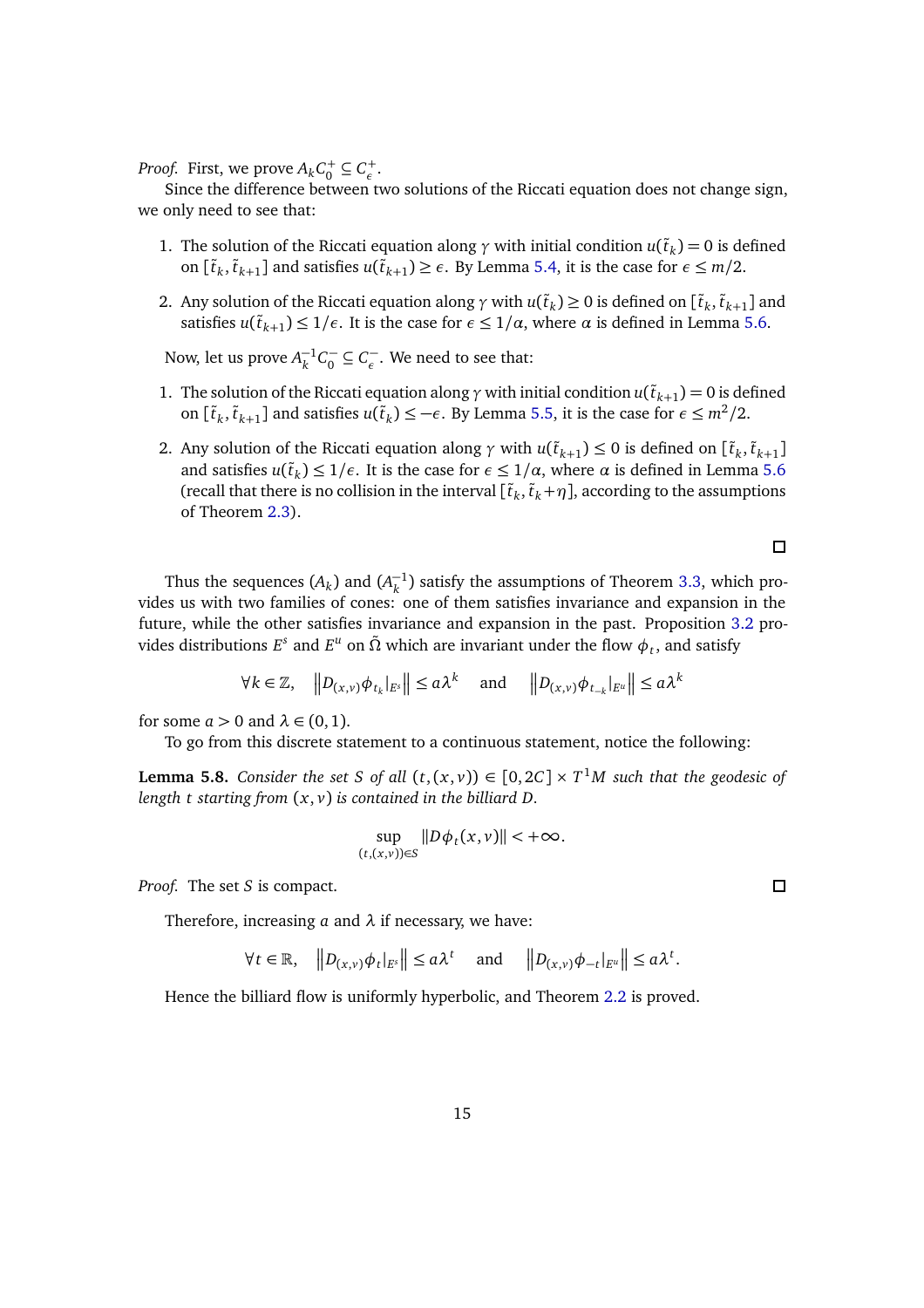# <span id="page-15-0"></span>**6 Applications**

#### **6.1 Closed surfaces of negative curvature: proof of Theorem 2.4**

In this proof, we will use the lemma:

<span id="page-15-1"></span>**Lemma 6.1.** *Under the assumptions of Theorem [2.4,](#page-3-3) there exist*  $m > 0$  *and*  $t_0 > 0$  *such that every unit speed geodesic γ* : [0, *t*<sup>0</sup> ] → *M satisfies:*

$$
\int_0^{t_0} K(\gamma(t))dt \leq -m.
$$

*Proof*. If the conclusion is false, consider a sequence  $(\gamma_n)$  of unit speed geodesics defined on  $[-n, n]$ , such that for all *n*,

$$
\int_{-n}^{n} K(\gamma(t))dt \geq -\frac{1}{n}.
$$

By the Arzelà-Ascoli theorem and a diagonal argument, one may extract a subsequence of *γ*<sup>*n*</sup> which converges uniformly on each  $[-n, n]$  to a geodesic defined on R. By dominated convergence, it satisfies  $\int_{-\infty}^{n} K(\gamma(t)) dt = 0$ , which contradicts the assumption. convergence, it satisfies  $\int_{\mathbb{R}} K(\gamma(t)) dt = 0$ , which contradicts the assumption.

Now, consider the values of *m* and  $t_0$  given by lemma [6.1,](#page-15-1) and choose a geodesic *γ*. We may assume that  $m < 1$  and, by dividing the metric of  $M$  by a constant if necessary, that  $t_0$  < 1.

Denote by *u* the solution of the Riccati equation  $u'(t) = -K(t) - u^2(t)$  with  $u(0) = 0$ . Since  $u'(t) \ge -u^2(t)$ , we have  $u(t) \ge 0$  for  $t \ge 0$ , by comparison with the solution *v* of the differential equation  $v'(t) = -v^2(t)$  with initial condition  $v(0) = 0$  (here, *v* is the zero function). In particular, the solution *u* does not blow up to  $-\infty$ .

Set  $t_1 = \sup\{t \in [0,1] \mid u(t) \ge m\}$  (with  $t_1 = 0$  if this set is empty). Thus, for all  $t \ge t_1$ ,

$$
u'(t) = -K(t) - u^2(t) \ge -m^2.
$$

If  $t_1 = 0$ , then using the estimate given by Lemma [6.1,](#page-15-1)

$$
u(1) = u(0) + \int_0^1 u'(x)dx = \int_0^1 -K(x) - u^2(x)dx = -\int_0^1 K(x)dx - \int_0^1 u^2(x)dx \ge m - m^2.
$$

If  $t_1 \neq 0$ , then using the fact that  $K(t) \leq 0$ ,

$$
u(1) = u(t_1) + \int_{t_1}^1 u'(x) dx \ge u(t_1) + \int_{t_1}^1 -u^2(x) dx \ge m - m^2.
$$

In both cases, one gets  $u(1) \ge m - m^2$ . One may apply Theorem [2.1:](#page-2-1) the geodesic flow on *M* is Anosov and Theorem [2.4](#page-3-3) is proved.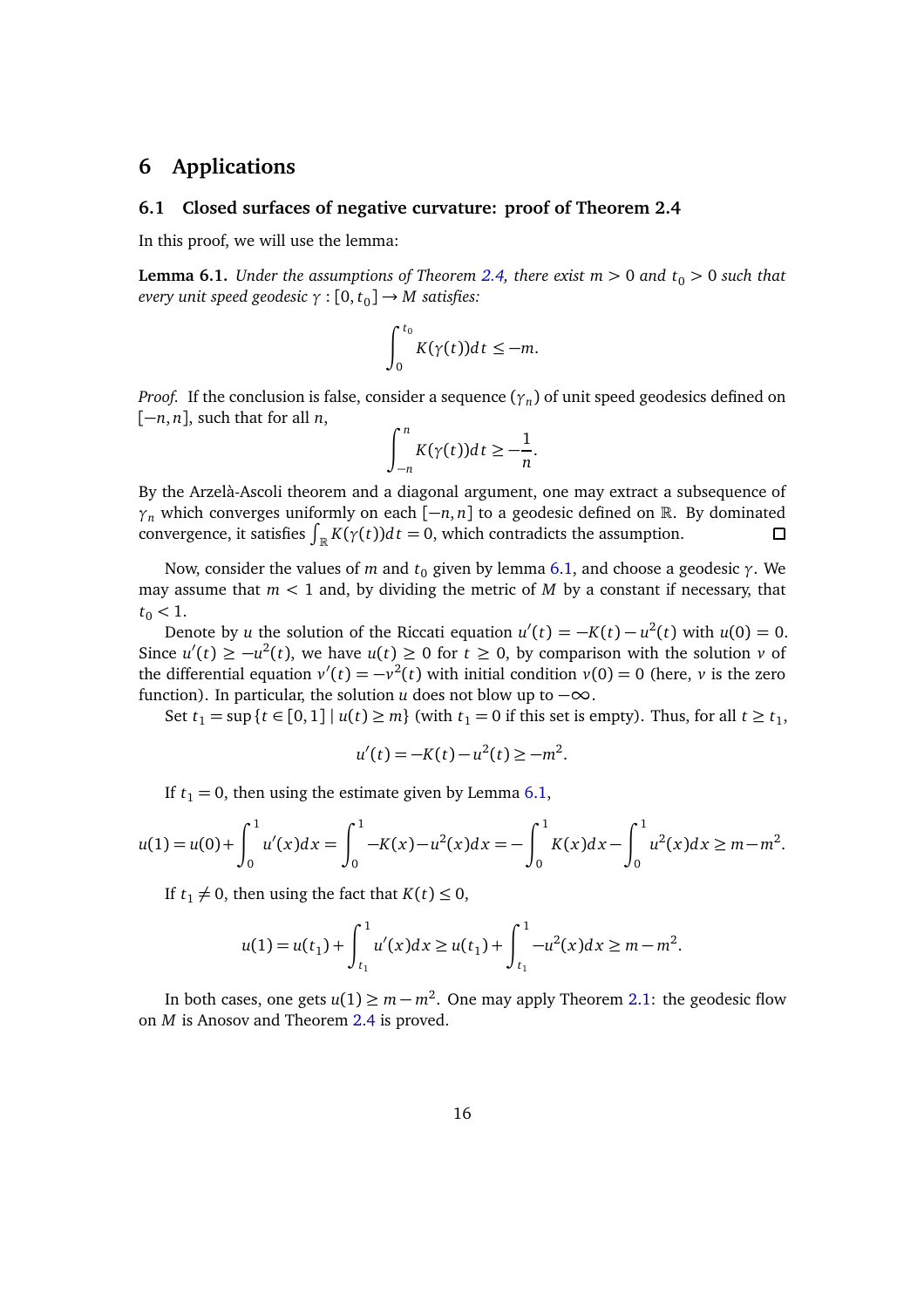### **6.2 Sinai billiards: proof of Theorem 2.5**

**Lemma 6.2.** Let D be a flat billiard in  $\mathbb{T}^2$  with finite horizon. Then, there exists  $t_0$  such that *every billiard trajectory in Ω*˜ *(with unit speed) experiences at least one collision between t* = 0 and  $t = t_0$ .

*Proof.* Assume that the conclusion is false. Then for all  $n > 0$ , there exists a billiard trajectory  $\gamma_n : \mathbb{R} \to \mathbb{T}^2$ , without collision on  $[-n, n]$ : we will write  $(x_n, v_n) = (\gamma_n(0), \gamma'_n(0))$ . Up to extraction, we may assume that  $(x_n, v_n)$  has a limit  $(x, v) \in \Omega$ . The geodesic of  $\mathbb{T}^2$  starting at  $(x, v)$  is contained in *D*, so it is periodic (since it cannot be dense in  $\mathbb{T}^2$ ) with period *T*. If it does not intersect the boundary *∂ D*, then this geodesic is a billiard trajectory without collision, so the billiard does not have finite horizon. Thus, we assume that this geodesic intersects  $\partial D$ , and since  $\partial D$  is smooth, there is an open ball  $B_1$  which is tangent to the billiard trajectory, such that  $B_1 \cap D = 0$ . Furthermore, there is an other ball  $B_2$  tangent to the geodesic on the other side, such that  $B_2 \cap D = 0$  (otherwise, there is an  $x' \in D$  close to  $x$  such that the trajectory starting at  $(x', v)$  has no collision). If  $v_n = v$  for some  $n \geq T$ , then the trajectory starting at (*x<sup>n</sup>* , *v<sup>n</sup>* ) (which has period *T*) has no collision, which again contradicts the finite horizon assumption: thus  $v_n \neq v$  for all  $n \geq T$ . But since  $(x_n, v_n)$  tends to  $(x, v)$ , this implies that there exists  $n \geq 2T$  such that the trajectory starting at  $(x_n, v_n)$  intersects  $B_1$ or  $B_2$  in the time interval  $[-2T, 2T]$ , which contradicts the assumption.  $\Box$ 

**Lemma 6.3.** *If D is a flat billiard with finite horizon whose walls have negative curvature, then it satisfies the assumptions of Theorem [2.3,](#page-3-2) where the times t<sup>k</sup> are the times of collisions.*

*Proof.* We consider the solution *u* of the generalized Riccati equation, such that *u*(*t* +  $_{k}^{+}$ ) = 0. On the interval  $]t_k, t_{k+1}[$ , *u* is a solution of the equation  $u'(t) = -u^2(t)$ , so *u* is equal to 0. Since the walls have positive curvature,  $u(t_k)$  $\kappa_{k+1}^+$ )  $\ge -2\kappa_{\max} > 0$ , where  $\kappa_{\max}$  is the maximum curvature of the boundary. □

Thus, Theorem [2.3](#page-3-2) applies and concludes the proof.

### **Acknowledgements**

This work was supported by the ERC Avanced Grant 320939, Geometry and Topology of Open Manifolds (GETOM).

I would like to thank the referee for helping me improve the paper.

### **References**

- <span id="page-16-0"></span>[AA67] V. I. Arnold and A. Avez. *Problèmes ergodiques de la mécanique classique*. Monographies Internationales de Mathématiques Modernes, No. 9. Gauthier-Villars, Éditeur, Paris, 1967.
- <span id="page-16-1"></span>[BDL15] Viviane Baladi, Mark Demers, and Carlangelo Liverani. Exponential decay of correlations for finite horizon Sinai billiard flows. *arXiv: 1506.02836*, 2015.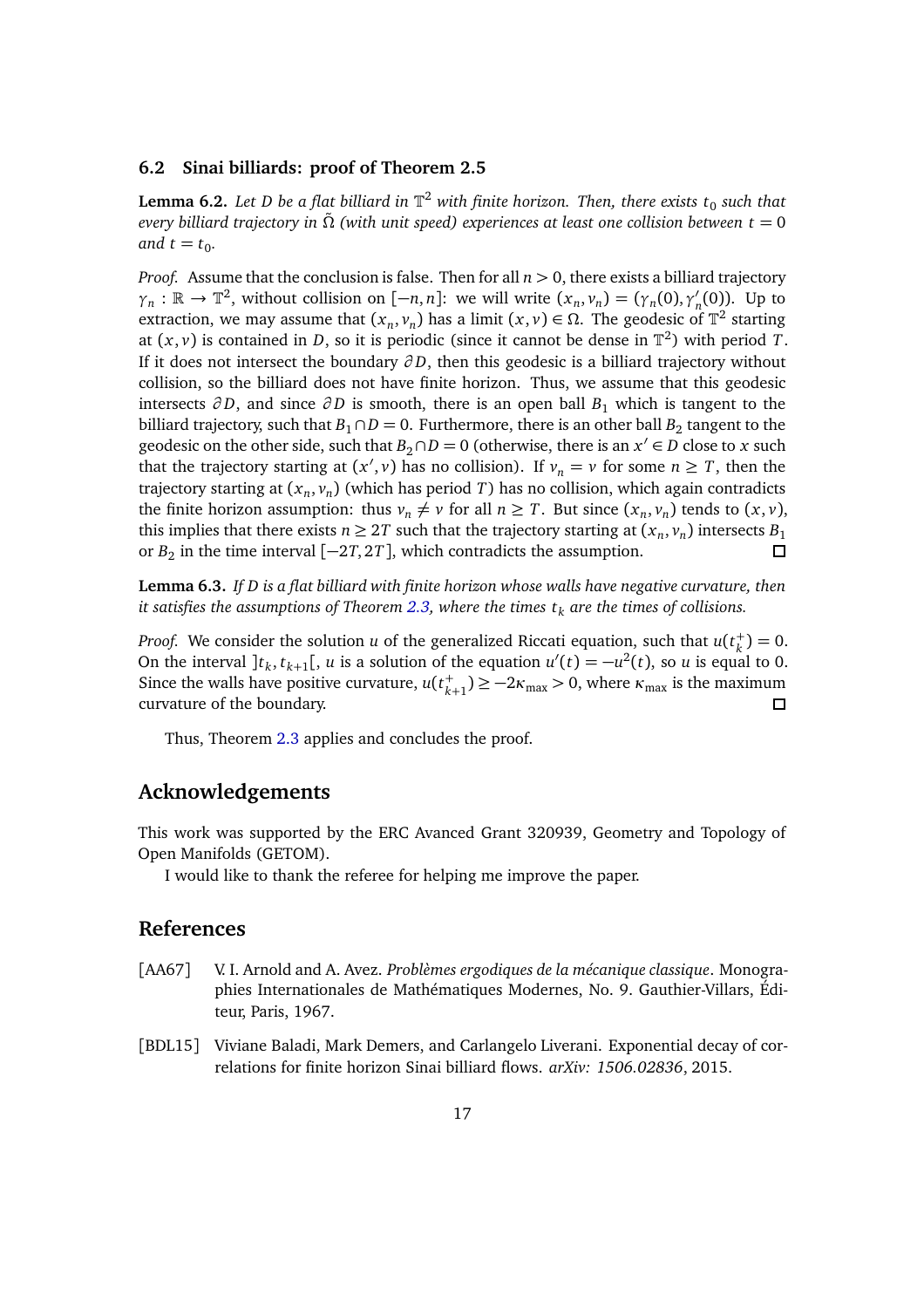- <span id="page-17-1"></span>[BL97] M. Bauer and A. Lopes. A billiard in the hyperbolic plane with decay of correlation of type *n* −2 . *Discrete Contin. Dynam. Systems*, 3(1):107–116, 1997.
- <span id="page-17-3"></span>[CM06] Nikolai Chernov and Roberto Markarian. *Chaotic billiards*, volume 127 of *Mathematical Surveys and Monographs*. American Mathematical Society, Providence, RI, 2006.
- <span id="page-17-12"></span>[Dol98] Dmitry Dolgopyat. On decay of correlations in Anosov flows. *Ann. of Math. (2)*, 147(2):357–390, 1998.
- <span id="page-17-6"></span>[DP03] V. J. Donnay and C Pugh. Anosov geodesic flows for embedded surfaces. *Asterisque*, 287:61–69, 2003.
- <span id="page-17-10"></span>[Ebe73] Patrick Eberlein. When is a geodesic flow of Anosov type? I,II. *J. Differential Geometry*, 8:437–463; ibid. 8 (1973), 565–577, 1973.
- <span id="page-17-2"></span>[GSG99] Boris Gutkin, Uzy Smilansky, and Eugene Gutkin. Hyperbolic billiards on surfaces of constant curvature. *Comm. Math. Phys.*, 208(1):65–90, 1999.
- <span id="page-17-4"></span>[Had98] Jacques Hadamard. Les surfaces à courbures opposées et leurs lignes géodésique. *J. Math. pures appl.*, 4:27–73, 1898.
- <span id="page-17-11"></span>[HM03] T. J. Hunt and R. S. MacKay. Anosov parameter values for the triple linkage and a physical system with a uniformly chaotic attractor. *Nonlinearity*, 16(4):1499– 1510, 2003.
- <span id="page-17-5"></span>[KH95] Anatole Katok and Boris Hasselblatt. *Introduction to the modern theory of dynamical systems*, volume 54 of *Encyclopedia of Mathematics and its Applications*. Cambridge University Press, Cambridge, 1995.
- <span id="page-17-8"></span>[Kli74] Wilhelm Klingenberg. Riemannian manifolds with geodesic flow of Anosov type. *Ann. of Math. (2)*, 99:1–13, 1974.
- <span id="page-17-14"></span>[KN63] Shoshichi Kobayashi and Katsumi Nomizu. *Foundations of differential geometry. Vol I*. Interscience Publishers, a division of John Wiley & Sons, New York-London, 1963.
- <span id="page-17-7"></span>[Kou16a] Mickaël Kourganoff. Anosov geodesic flows, billiards and linkages. *Comm. Math. Phys.*, 344(3):831–856, 2016.
- <span id="page-17-9"></span>[Kou16b] Mickaël Kourganoff. Embedded surfaces with Anosov geodesic flows, approximating spherical billiards. *arXiv preprint*, 2016.
- <span id="page-17-0"></span>[KSS89] A. Krámli, N. Simányi, and D. Szász. Dispersing billiards without focal points on surfaces are ergodic. *Comm. Math. Phys.*, 125(3):439–457, 1989.
- <span id="page-17-13"></span>[Liv04] Carlangelo Liverani. On contact Anosov flows. *Ann. of Math. (2)*, 159(3):1275– 1312, 2004.